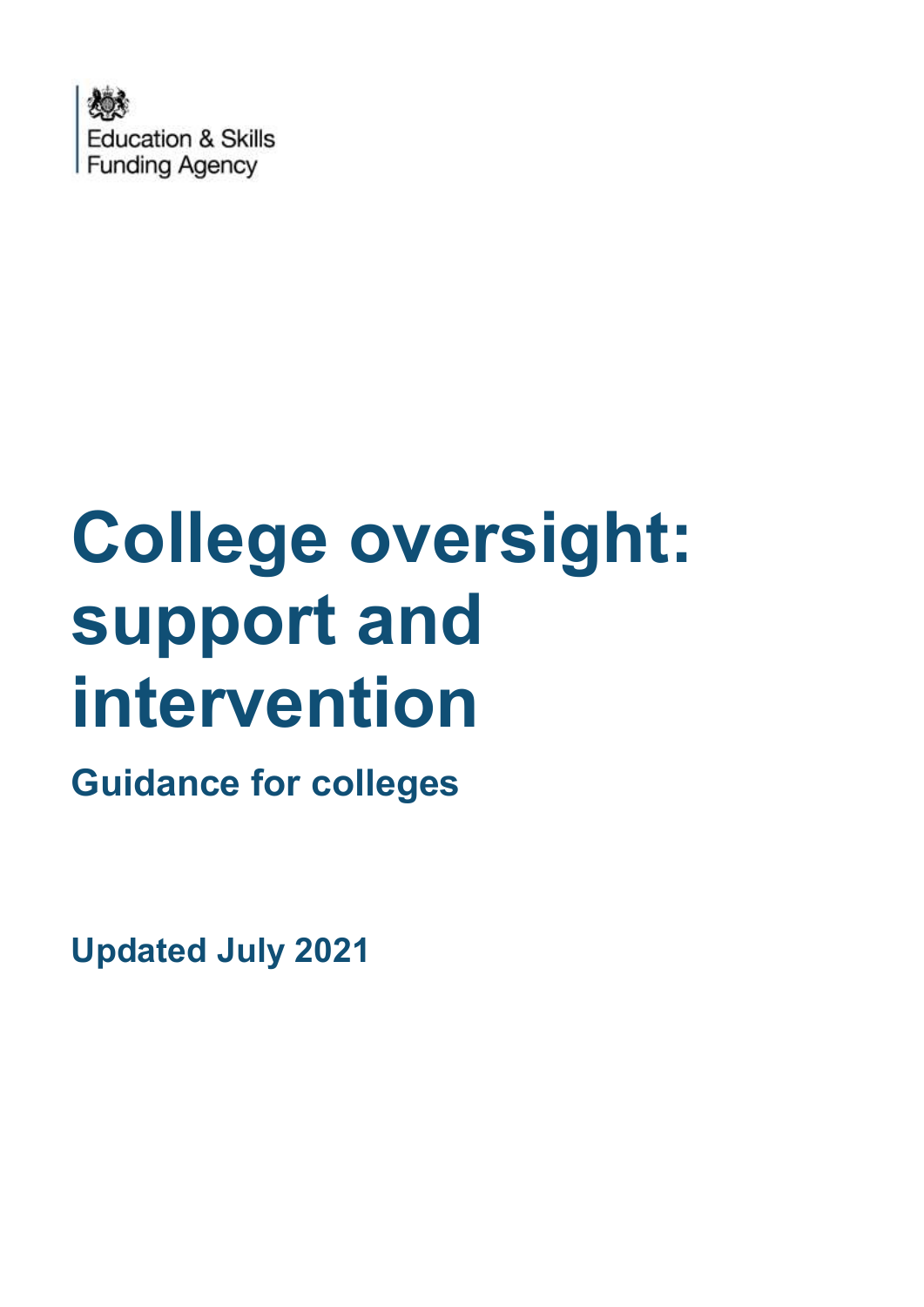# **Contents**

| Foreword                                                                                         | 4  |
|--------------------------------------------------------------------------------------------------|----|
| Who is this publication for?                                                                     | 5  |
| Terminology                                                                                      | 5  |
| <b>Review date</b>                                                                               | 5  |
| Context – rationale for change                                                                   | 6  |
| Summary of changes                                                                               | 8  |
| CHAPTER ONE - Sources of support available to colleges                                           | 9  |
| Annual strategic conversations                                                                   | 9  |
| Active support                                                                                   | 9  |
| New approaches to help colleges                                                                  | 10 |
| Diagnostic assessments                                                                           | 11 |
| National leaders of further education                                                            | 12 |
| National leaders of governance                                                                   | 13 |
| Funding to support quality improvement - college collaboration fund (CCF)                        | 14 |
| <b>CHAPTER 2 - Intervention</b>                                                                  | 15 |
| Triggers and action                                                                              | 15 |
| Notices to improve (Ntl)                                                                         | 15 |
| Post-intervention monitoring and support                                                         | 15 |
| Key intervention tools                                                                           | 16 |
| Supervised college status                                                                        | 16 |
| FE Commissioner intervention assessments                                                         | 16 |
| <b>CHAPTER 3 - Restructuring</b>                                                                 | 19 |
| Options available to the college                                                                 | 19 |
| When to seek advice                                                                              | 19 |
| Independent business reviews (IBRs)                                                              | 20 |
| Post IBR decisions                                                                               | 21 |
| Structure and prospects appraisal (SPA)                                                          | 22 |
| A college is considering or pursuing a structural change                                         | 22 |
| A structural change has emerged as a potential solution (as part of the intervention<br>process) | 22 |
| FE Commissioner local provision reviews                                                          | 23 |
| <b>Emergency funding</b>                                                                         | 24 |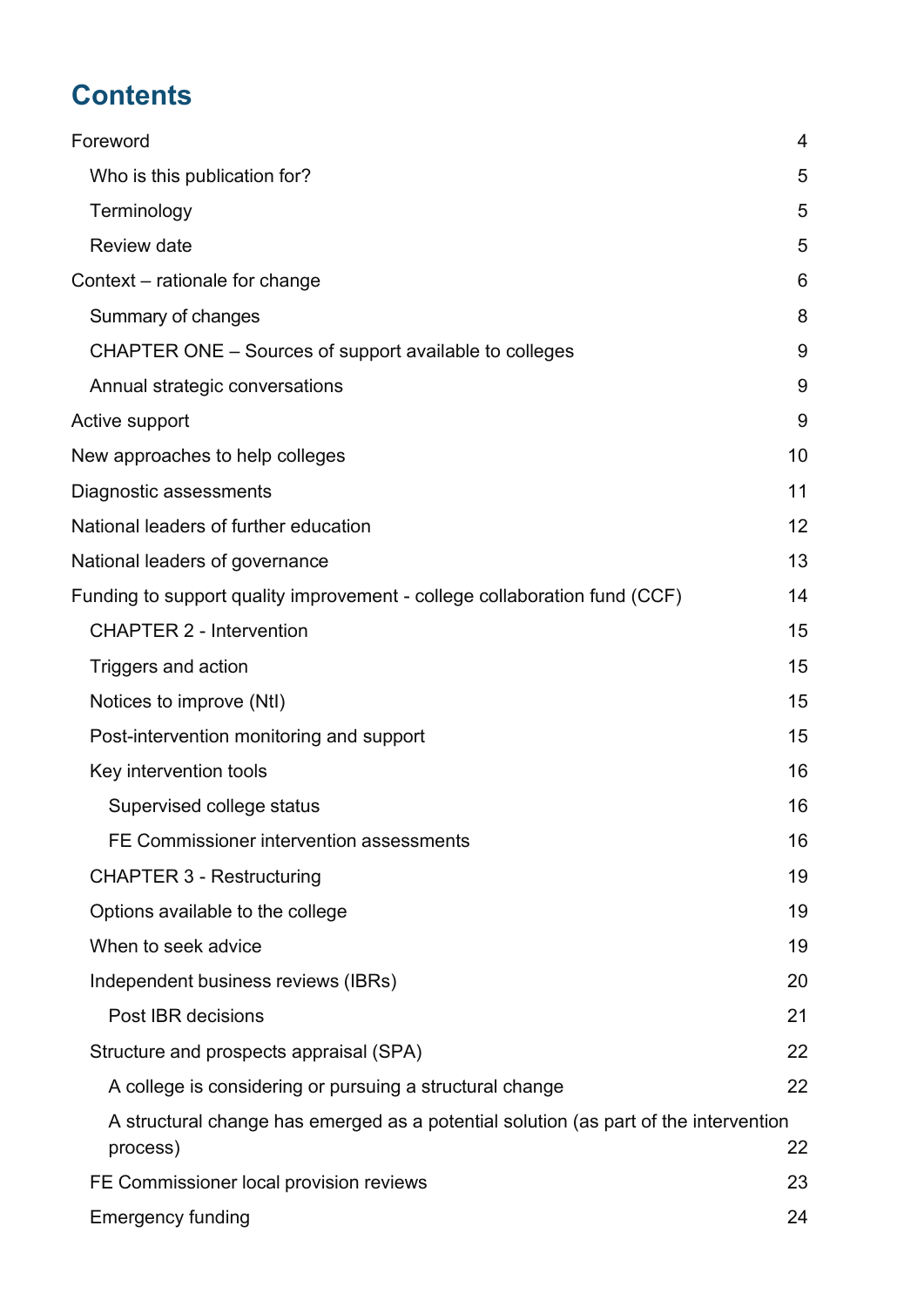| Funding to support long-term changes                      | 25 |
|-----------------------------------------------------------|----|
| Secretary of State statutory intervention powers          | 25 |
| Annex A: Intervention triggers and tools                  | 30 |
| Annex B - The role of Education and Skills Funding Agency | 34 |
| <b>ESFA FE directorate territorial teams</b>              | 34 |
| ESFA provider market oversight directorate                | 35 |
| Annex C - The role of the FE Commissioner                 | 36 |
| Annex D - Role of Ofsted                                  | 37 |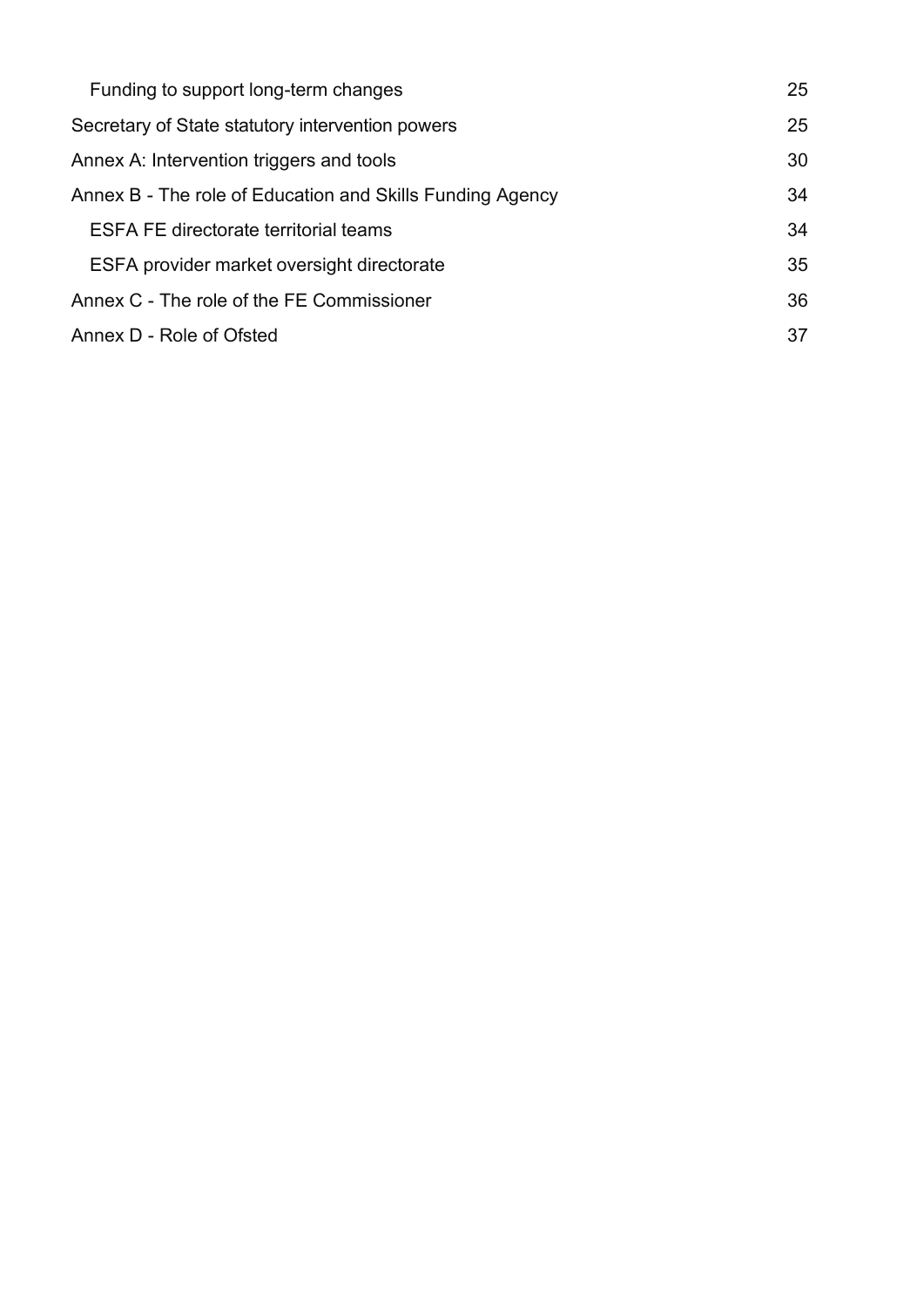# <span id="page-3-0"></span>**Foreword**

There has never been a more important time for further education in this country – as demonstrated by the recent 'Skills for Jobs' White Paper<sup>1</sup>.

As we recover from the effects of the coronavirus pandemic, we need a high skills economy which is able to benefit from the opportunities afforded by our exit from the European Union. Across the country, people need to develop and update the skills needed to get good jobs and improve national productivity.

It is the further education sector which will anticipate and provide the technical skills needed. As the rate of technological change increases, further education will be crucial to building an agile and adaptable workforce and unlocking latent talent and creativity.

So we need our colleges to be fit for purpose to meet the challenges ahead. We recognise that colleges have made considerable progress over the last few years, with government support, in improving their strategic planning and their financial sustainability. This has led to an increase in the quality and consistency of education. However, the government's ambition, as outlined in the 'Skills for Jobs' White Paper, is for all further education colleges to offer world class learning opportunities.

This document sets out how we will work with all colleges to identify, at an earlier stage, any financial and quality issues that might get in the way of them succeeding. It sets out the support and advice available to colleges when they need it, including from the FE Commissioner and Education and Skills Funding Agency (ESFA).

This revised guidance describes the beginning of a new approach in the way that government oversees the sector, provides active support and where necessary, intervenes decisively to address serious issues. Our new approach reflects feedback from the sector, together with the recommendations from Dame Mary Ney, the National Audit Office, and the Public Accounts Committee.

We would encourage all college leaders, governors and finance staff to read this document, to take advantage of the increased support now available and to act early if they see problems ahead. By working in partnership, we can ensure that college leaders are equipped to deliver the best possible experience for their students.

<sup>1</sup> [Skills for jobs: lifelong learning for opportunity and growth -](https://www.gov.uk/government/publications/skills-for-jobs-lifelong-learning-for-opportunity-and-growth) GOV.UK (www.gov.uk)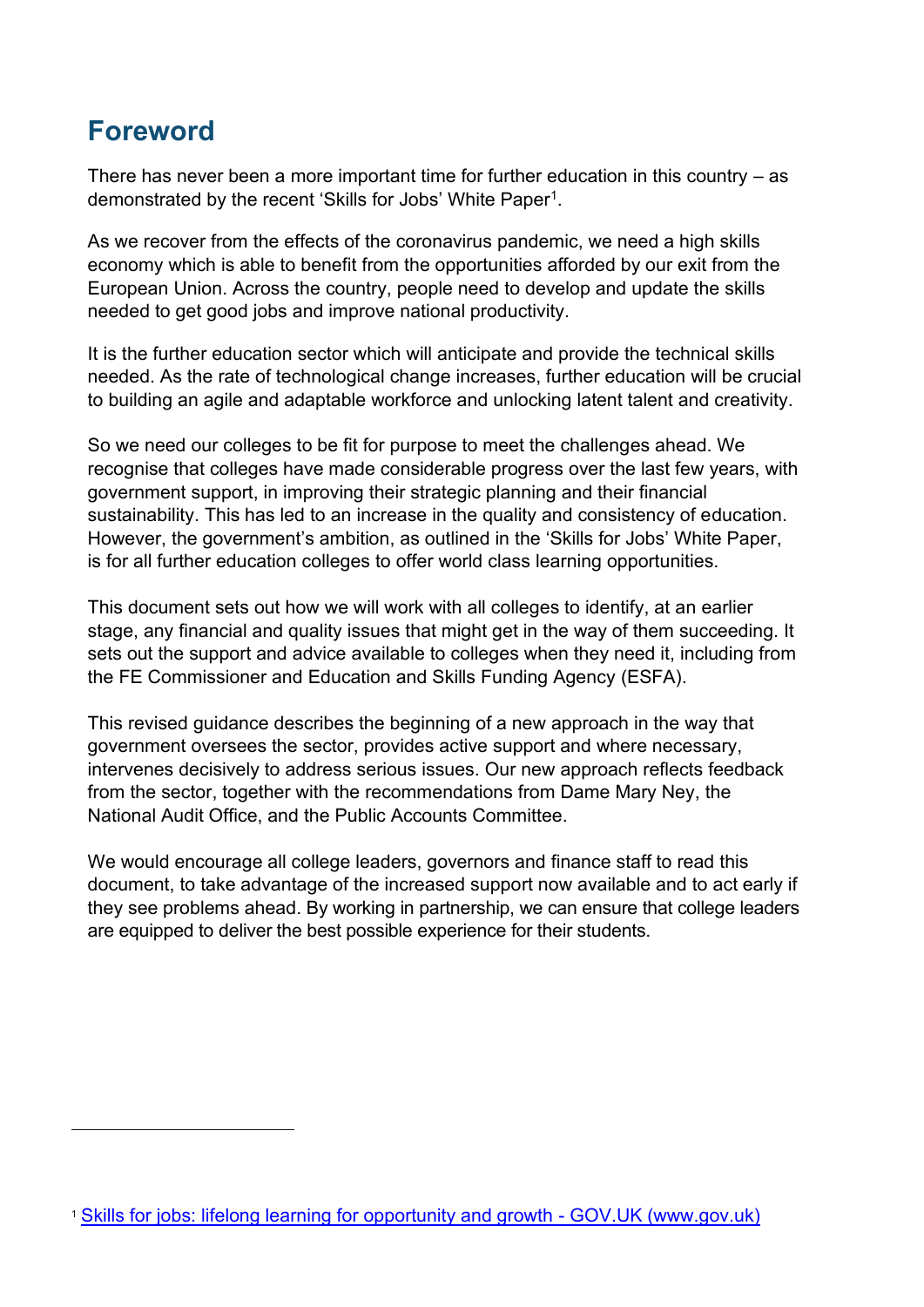## <span id="page-4-0"></span>**Who is this publication for?**

This document is primarily aimed at governors, principals, finance directors and/or senior leadership teams of further education (FE) colleges, sixth form colleges and designated institutions in England.

This document may also be of interest to provider organisations such as the Association of Colleges (AoC), the Sixth Form Colleges Association (SFCA) as well as Mayoral Combined Authorities (MCAs), Local Enterprise Partnerships (LEPs), the Office for Students, local authorities and employers.

## <span id="page-4-1"></span>**Terminology**

Where this document refers to 'we' or 'the Department for Education' taking action, following processes or making a decision, this should be taken to mean ESFA, the FE Commissioner's team and potentially ministers working together, unless stated otherwise. Where particular teams are referred to specifically, the expectation is that those teams will be leading on that specific aspect of work.

Use of the term 'college' in this document should be taken to mean FE and sixth form colleges and designated institutions, unless stated otherwise.

#### <span id="page-4-2"></span>**Review date**

We will keep this document under review and we expect to publish a further update in Spring 2022. This will consider passage of the Skills and Post-16 Education Bill and the outcomes of the funding and accountability consultation signalled in the 'Skills for Jobs' White Paper.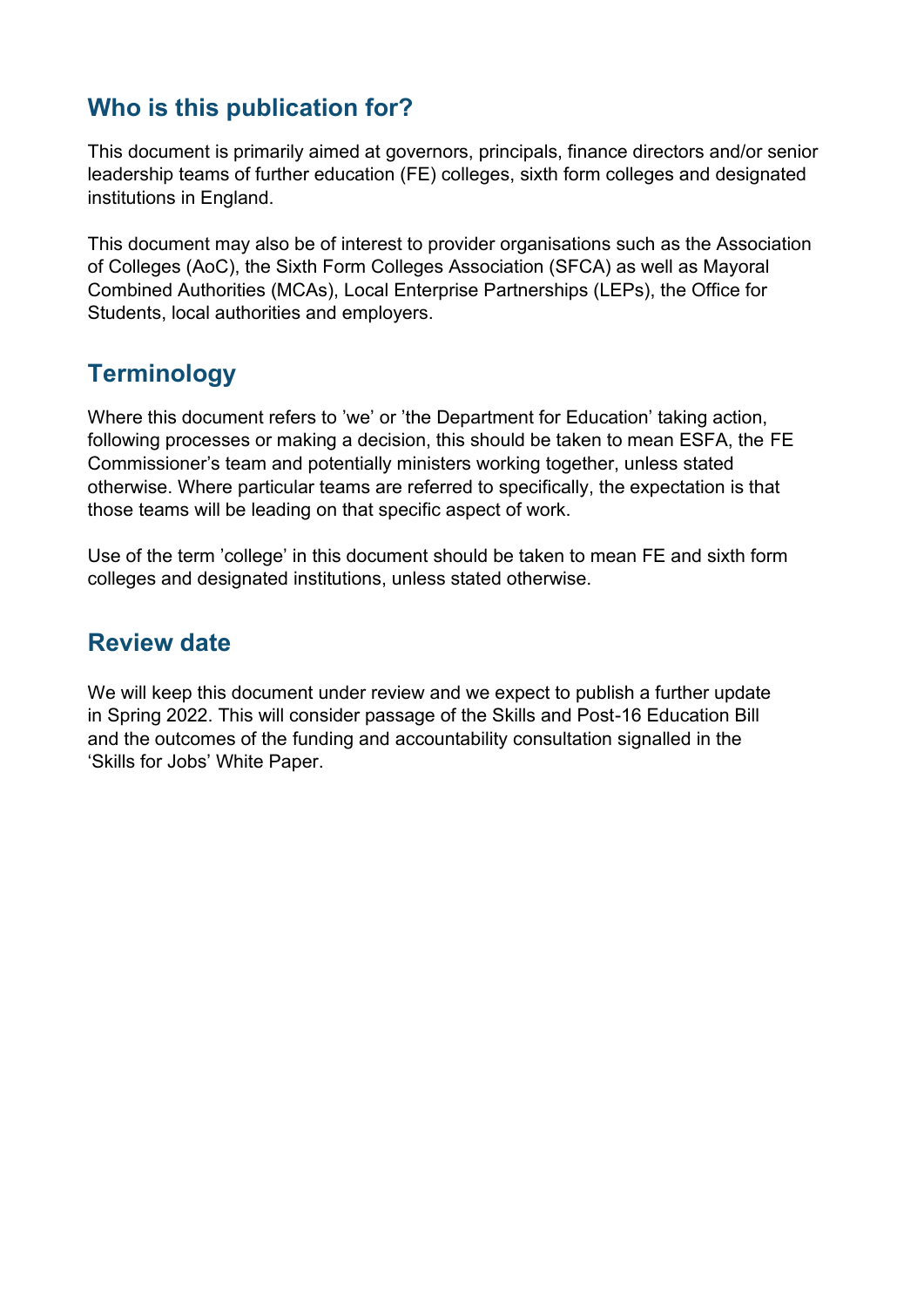# <span id="page-5-0"></span>**Context – rationale for change**

In the April 2019 version of this guidance, we brought together (for the first time) in a single document our arrangements for the oversight of further education. We set out a strengthened approach to supporting and intervening in colleges, including:

- a preventative function to identify problems sooner
- extended triggers for early and formal intervention
- a strengthened role for the Further Education Commissioner to review provision in a local area
- use of independent business reviews to support effective decision making
- introduction of the statutory college insolvency regime

To help aid understanding of our processes, we referred to four stages: Prevention; Early Intervention; Formal Intervention and Restructure/Exit.

Currently our 'prevention activity' offers support to colleges to help with the identification and resolution of risks and issues before they become problems; however, access to other support tools and activities is dependent upon colleges 'triggering' early or formal intervention. (Colleges enter and exit early intervention or formal intervention when they meet published criteria such as being above/below set financial statistical thresholds.)

This revised version of the guidance takes account of a number of independent reports in this area. There are recommendations for improving intervention made by Dame Mary Ney<sup>2</sup>, the National Audit Office (NAO)<sup>3</sup>, and the Public Accounts Committee  $(PAC)^4$ . In summary, these recommendations are that we:

- move to a more supportive relationship between DfE officials, the FE Commissioner and colleges
- review the intervention processes and procedures that can lead to the large number of colleges staying in intervention for a significant time
- allow ESFA territorial teams to apply discretion, based on evidence and maintaining impartiality and fairness, as to when a college enters or exits intervention – moving away from the perceived mechanistic 'tick box' or 'visit and report' approach
- identify good practice, lessons learned and where government intervention/involvement has made a difference, sharing this with the sector

<sup>&</sup>lt;sup>2</sup> [Report of the independent review of college financial oversight, 2020](https://www.gov.uk/government/publications/report-of-the-independent-review-of-college-financial-oversight#:~:text=Dame%20Mary%20Ney%20DBE%20was,the%20government)

<sup>&</sup>lt;sup>3</sup> [Financial sustainability of colleges in England -](https://www.nao.org.uk/report/financial-sustainability-of-colleges-in-england/) National Audit Office (NAO) Report, 2020

<sup>4</sup> [Managing colleges' financial sustainability](https://publications.parliament.uk/pa/cm5801/cmselect/cmpubacc/692/69208.htm) - Public Accounts Committee - House of [Commons, 2021](https://publications.parliament.uk/pa/cm5801/cmselect/cmpubacc/692/69208.htm)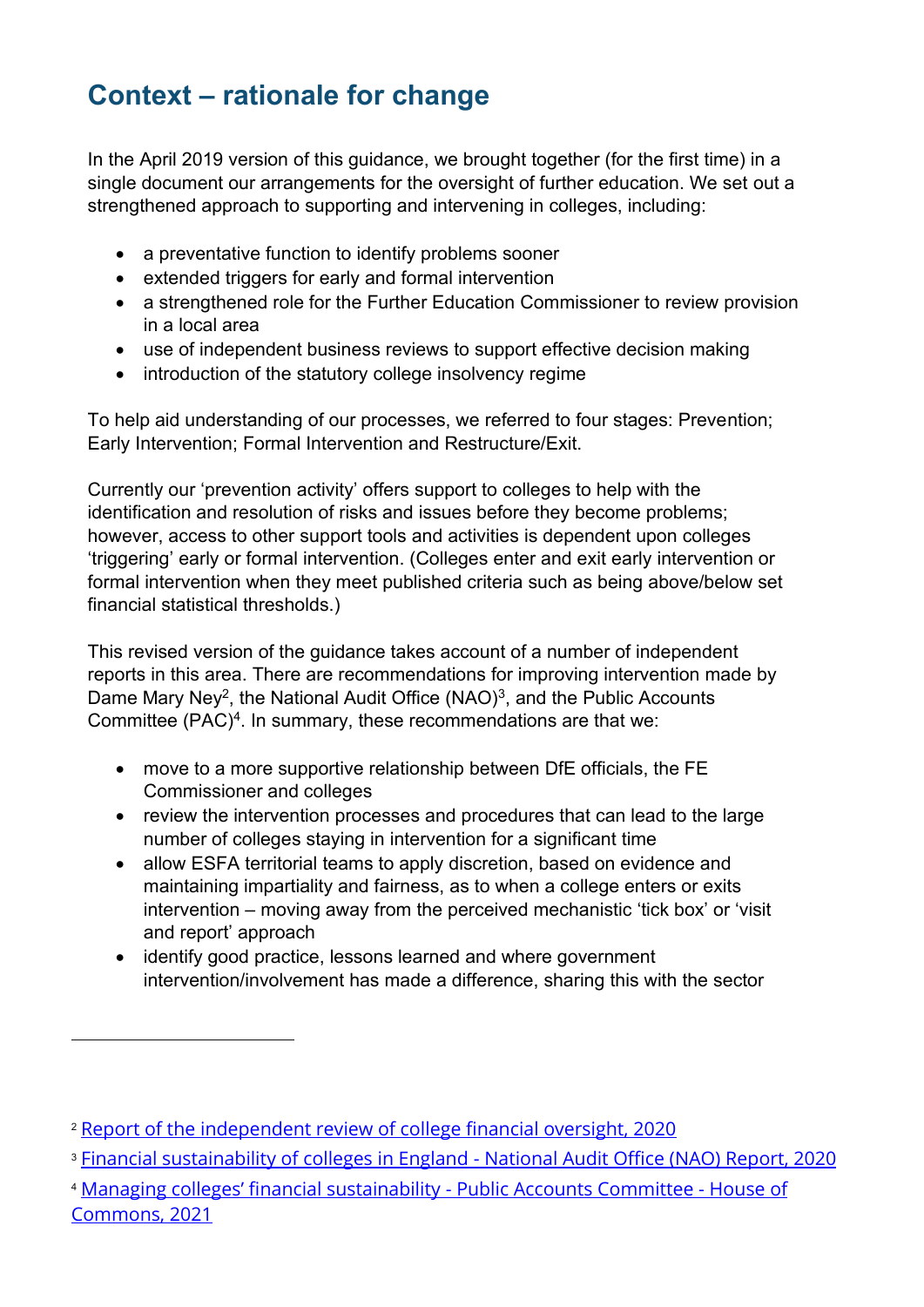We tested these recommendations against our own analysis of cases and compared it with feedback from colleges in early intervention and college representative bodies. The views of the sector were that, while the model is generally working, there are areas for improvement:

- our current regime can be perceived as being 'punitive', keeping colleges in intervention for too long, and sometimes lacking sensitivity to individual college circumstance (by an over-reliance on automatic triggers to judge when colleges enter or exit intervention)
- we need to differentiate more clearly between support and intervention roles
- there is a tendency to underplay successes and college achievements, for example successful turnarounds, and we need to do more to share good practice to help colleges to improve (not just prevent failure)

Our changes, reflected in this updated document, signal a different approach that builds on the best parts of our current regime whilst introducing improvements and new elements. Our new approach is designed to be more joined-up, positive, supportive, and value adding.

This is the first step towards moving to a new relationship with colleges, as outlined in the Skills for Jobs White Paper. The funding and accountability consultation<sup>5</sup>, published on 15 July 2021, set out proposals for further change over the next few years. However, we are making these initial changes now, so colleges are best equipped to deal with the immediate challenges of recovering from the Coronavirus pandemic and implementing their education recovery plans.

<sup>5</sup> [Reforms to further education \(FE\) funding and accountability -](https://www.gov.uk/government/consultations/reforms-to-further-education-fe-funding-and-accountability) GOV.UK (www.gov.uk)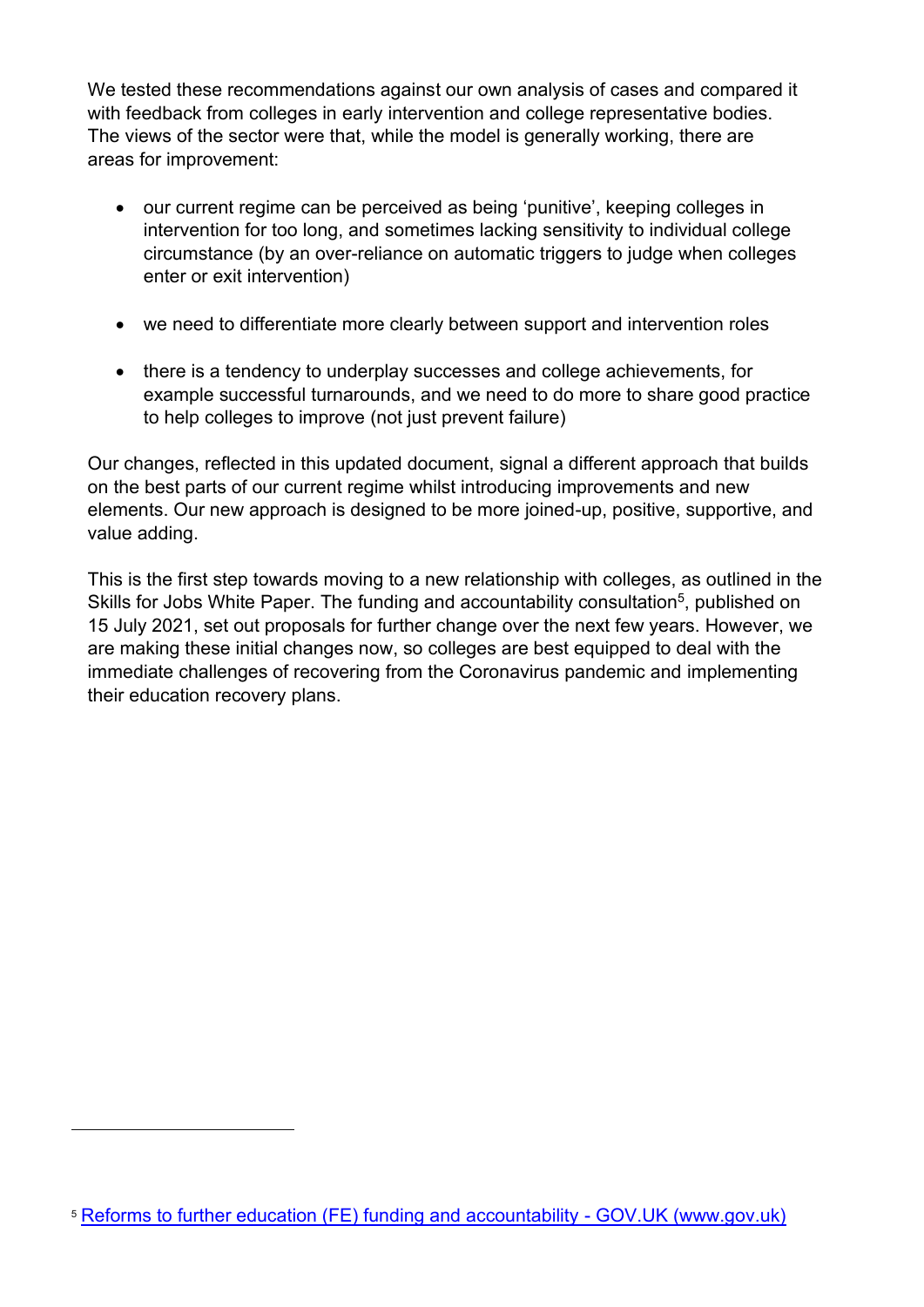## <span id="page-7-0"></span>**Summary of changes**

We are replacing all activity for colleges outside of intervention with a wide range of universal help and support from the FE Commissioner and ESFA. Known as Active Support, this replaces the previous categories of Early Intervention and Prevention.

We aim to make available, to most colleges, the types and level of support that has previously only been available to a small section of the college sector. We are piloting increasing access, for all colleges, to FE Commissioner-led Diagnostic Assessments, National Leaders of Further Education (NLFEs), and National Leaders of Governance (NLGs).

We are also planning to pilot new approaches to helping and supporting colleges, including, for example through the new Curriculum Efficiency and Financial Sustainability (CEFS) programme.

We are confirming the roll out of Annual Strategic Conversations with all colleges, following a successful pilot.

Our range of support for colleges is set out in **Chapter One**.

We are retaining intervention measures for the most serious cases – for colleges which do not improve, where issues remain and more serious action is required. Intervention will replace our previous category of Formal Intervention. We are retaining our existing intervention triggers, but plan to fully exercise discretion on when a college enters and exits intervention – taking full account of a college's individual circumstances.

In future, colleges exiting intervention will be provided with an agreed package of support to secure sustained improvement – known as post-intervention monitoring and support. In addition, we will extend this support to those colleges that have taken part in any form of structural change.

Guidance on intervention is in **Chapter 2**.

Guidance on restructuring is in **Chapter 3**.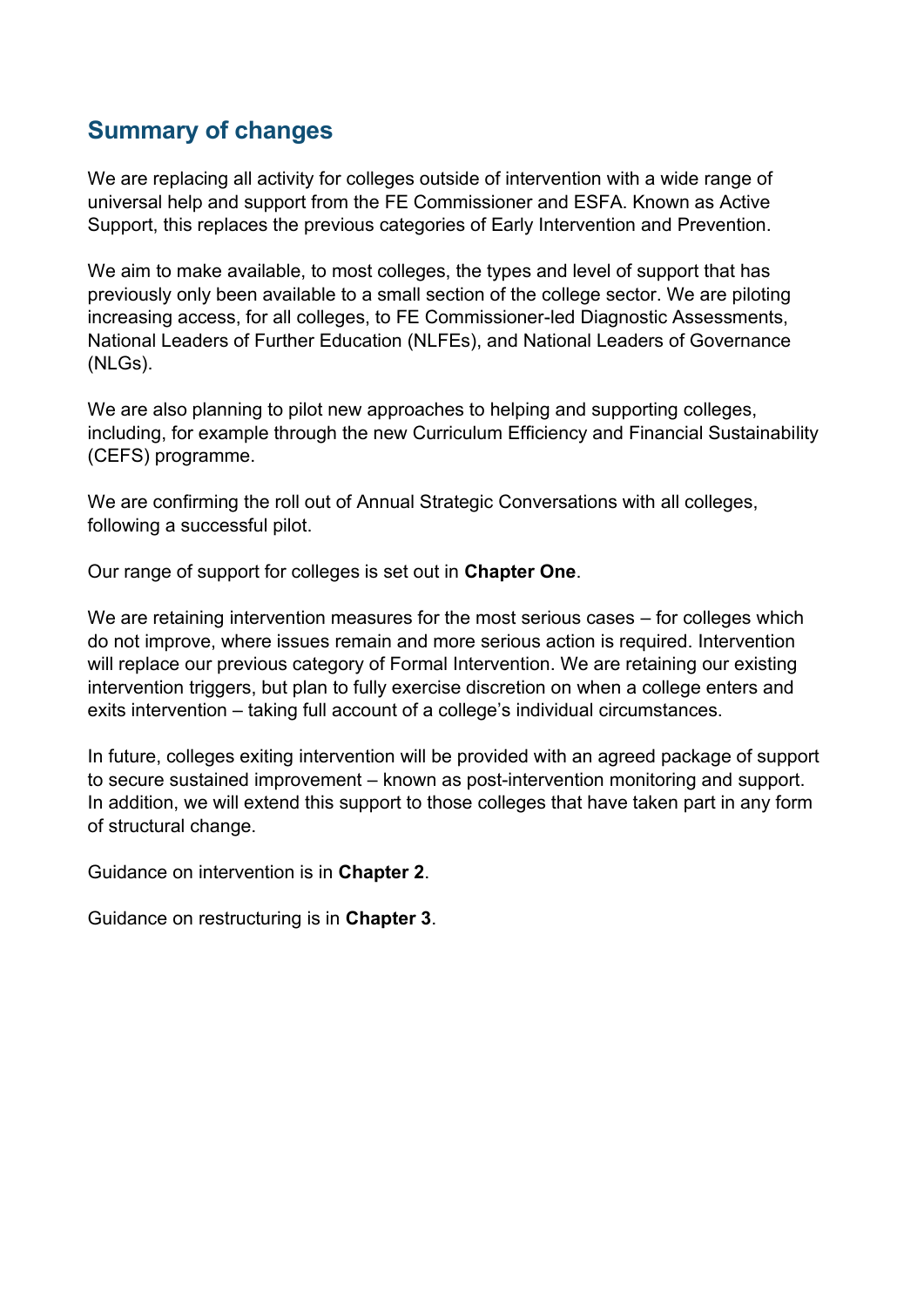## <span id="page-8-0"></span>**CHAPTER ONE – Sources of support available to colleges**

### <span id="page-8-1"></span>**Annual strategic conversations**

The Mary Ney review $^2$  recommended that ESFA and the FE Commissioner develop a new relationship with colleges, and that this relationship would provide a stronger line of sight with all colleges. From summer term 2021, ESFA will arrange an annual strategic conversation with every college.

This will allow colleges to showcase achievements, and to raise concerns. A representative of the FE Commissioner's team will also join these conversations.

The conversations emphasise that support is not only available to colleges in intervention, but can focus on building success and outstanding practice. These conversations will take place in addition to any other support described in this document – and indeed may often signpost colleges to further support described below.

# <span id="page-8-2"></span>**Active support**

We are replacing all activity for colleges outside of intervention with a wide range of universal help and support from the FE Commissioner and ESFA. This active support replaces Early Intervention and Prevention and opens to most colleges the types and level of support that has previously only been available to a small section of the college sector.

The introduction of Annual Strategic Conversations provides a platform to reset ESFA's relationship with further education colleges, and to situate a new offer of support in a positive and empowering context. This change, as recommended within the Dame Mary Ney Report<sup>2</sup>, is a significant shift in the work of both ESFA and the FE Commissioner (FEC) and will see colleges accessing a wide range of supporting activities. We will continue our move away from the 'visit and report' activity that was prevalent in the past and increase our strategic and supportive relationship with all colleges.

Nevertheless, as part of our core function, we will still need to ensure that there is an effective use of public funding, and the safeguarding of the learner is a priority. Therefore, we will continue to monitor and analyse the intelligence and data that we collect, and if necessary, intervene. This could, for example, require the college to provide additional information, be visited by the FEC or undertake a diagnostic assessment.

As part of active support, we will make available to colleges a range of prevention and support tools, which include, but are not limited to:

- i. FE Commissioner-led Diagnostic Assessments,
- ii. Local Provision Reviews

<sup>&</sup>lt;sup>2</sup> [Report of the independent review of college financial oversight, 2020](https://www.gov.uk/government/publications/report-of-the-independent-review-of-college-financial-oversight#:~:text=Dame%20Mary%20Ney%20DBE%20was,the%20government)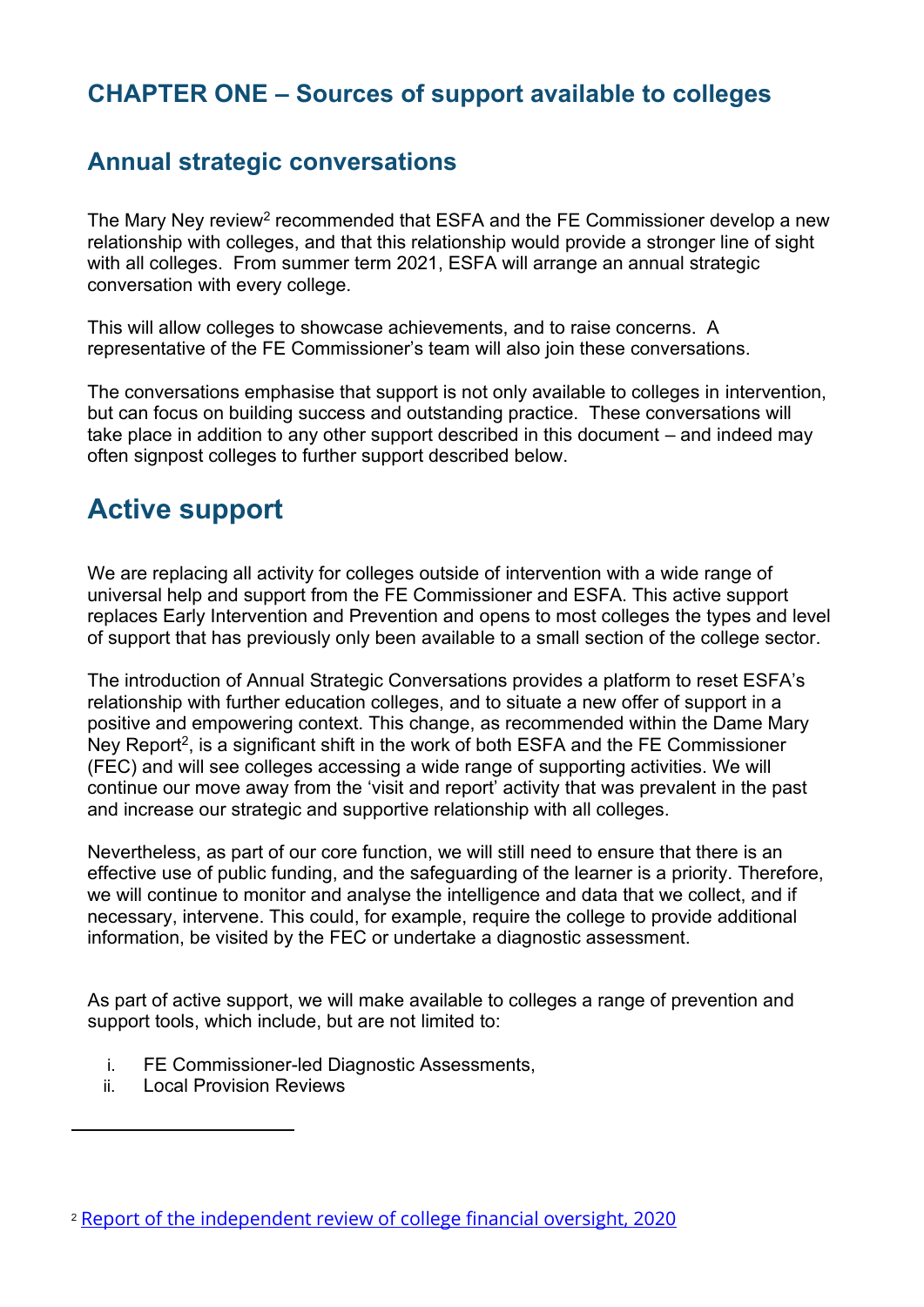- iii. Support from National Leaders of Further Education (NLFEs ) and National Leaders of Governance (NLGs),
- iv. College Collaboration Fund,
- v. Independent Business Reviews,
- vi. FE Commissioner-led structure and prospects appraisals
- vii. College Governor Financial Dashboards, and
- viii. FE Commissioner -produced sector benchmarks.

It is important that colleges engage, and we will encourage them to talk to us as early as possible as to what support and help they require. It is not about the department deciding what is best but reaching a common understanding and agreement of what will make the college better.

As part of active support, we will share good practice and lessons learned with the sector, with the agreement of the colleges involved. We will explore a variety of ways that we can disseminate this information, including the FE Commissioner annual report. We believe sharing good ideas and practices will help improve the sector.

# <span id="page-9-0"></span>**New approaches to help colleges**

We will pilot a new Curriculum Efficiency and Financial Sustainability programme. This builds on the success of the School Resource Management Adviser programme that has helped schools in reviewing their expenditure to realise savings that they have been able to put into educational delivery. We will adapt this to meet the needs of colleges and the provision they deliver.

For the pilot, we will utilise the FE Commissioner and ESFA territorial teams to identify colleges that could benefit from support with curriculum and financial planning. We will offer colleges support from specialists within the FE Commissioner team and peer to peer support, including from our NLFEs and NLGs. Support will be tailored to individual needs and planned in agreement with each college. Further information will follow.

We will evaluate the pilot in due course to determine whether to roll it out more widely.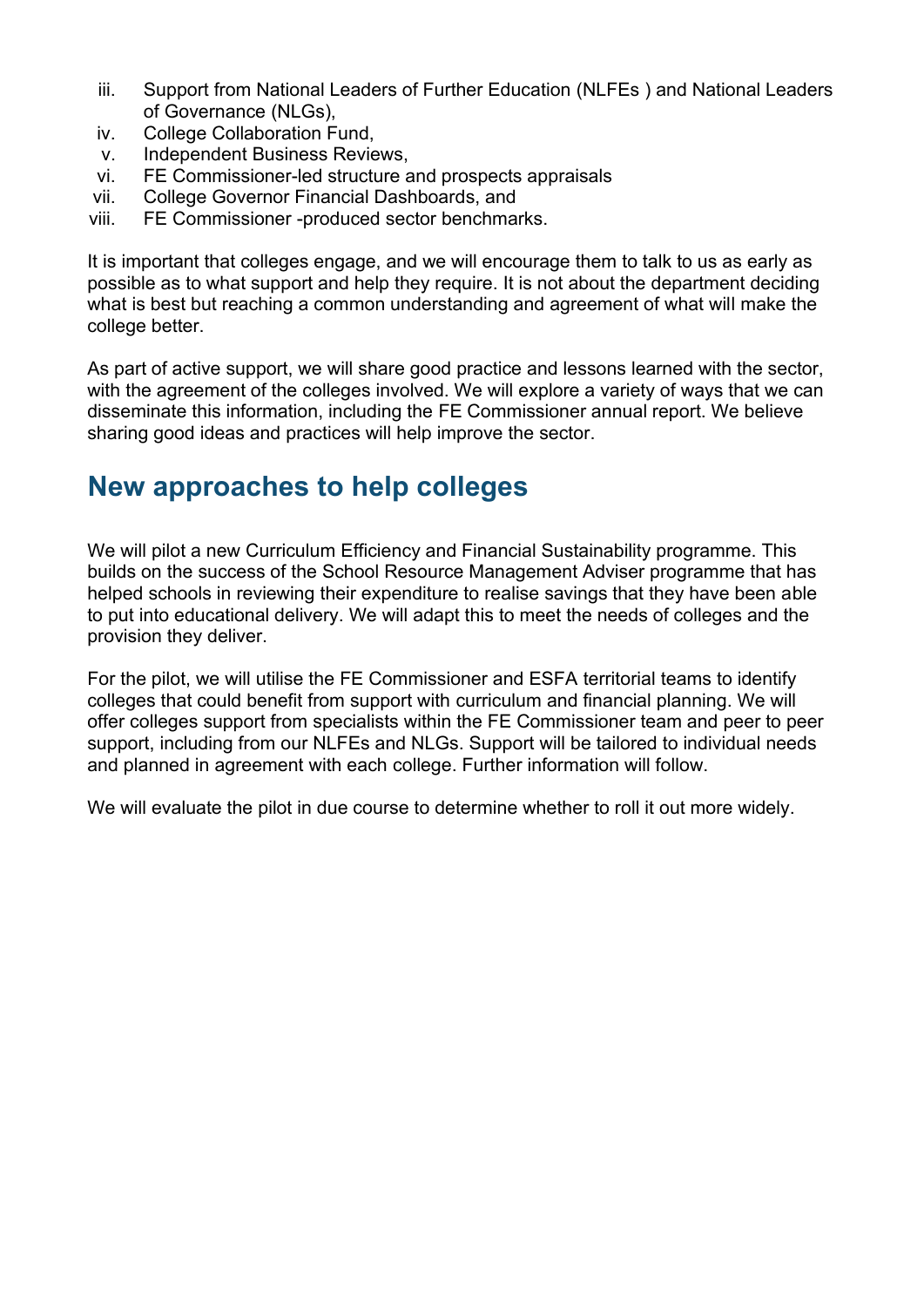# <span id="page-10-0"></span>**Diagnostic assessments**

Diagnostic assessments are an important part of active support. They are visits to a college by the FE Commissioner to scrutinise the college's financial and quality plans. The visit includes discussions with the senior leadership team, as well as other stakeholders at the college. For example, governors, staff, students, unions, and curriculum managers. The FE Commissioner's team, generally led by a FE Commissioner Deputy, take 2 days to complete their visit, although there is preparatory work that is completed prior to the visit, plus post-visit work to write up the findings of the visit and recommended outcomes. A verbal feedback meeting at the end of the visit will explain what the FE Commissioner's team have found and what outcome and recommendations they will be reporting. A written report on the visit, including confirming the outcome and any recommendations will be ordinarily shared with the college within 2 weeks.

There are 3 possible outcomes from a diagnostic assessment:

- **endorsement of the college's approach**: the college has robust plans in place to address the issues and senior management has the capacity to secure improvement. There may be minor recommendations in the report from the FE Commissioner that the college should consider
- **suggested actions to strengthen or supplement existing improvement plans**: while the college's leadership has the capacity to lead improvement in financial health and/or quality, the existing improvement plans need further strengthening to ensure that improvement is rapidly secured. The FE Commissioner will set out in the report a detailed range of recommendations for the college to consider. The FE Commissioner will revisit the college again, usually specified within the recommendations in the diagnostic assessment report, to review progress
- **recommendation for escalation to Intervention**: the FE Commissioner believes that stronger action is required quickly

#### **Who can participate in a diagnostic assessment?**

Any college, not in intervention, is eligible for a diagnostic assessment. They can either be chosen by ESFA and FE Commissioner or the college can request a diagnostic assessment.

Where the college is chosen by ESFA and FE Commissioner, this will be based on the evidence and intelligence we have and the risk of the college moving towards intervention. The FE Commissioner and ESFA will work together to determine which of the colleges should be prioritised, looking at a wide range of information and risk factors. This could include, for example:

- financial data, including statements, plans and cash flow forecasts
- Ofsted reports, including monitoring visits
- where a college has recently completed or is judged to be on track to complete a structural change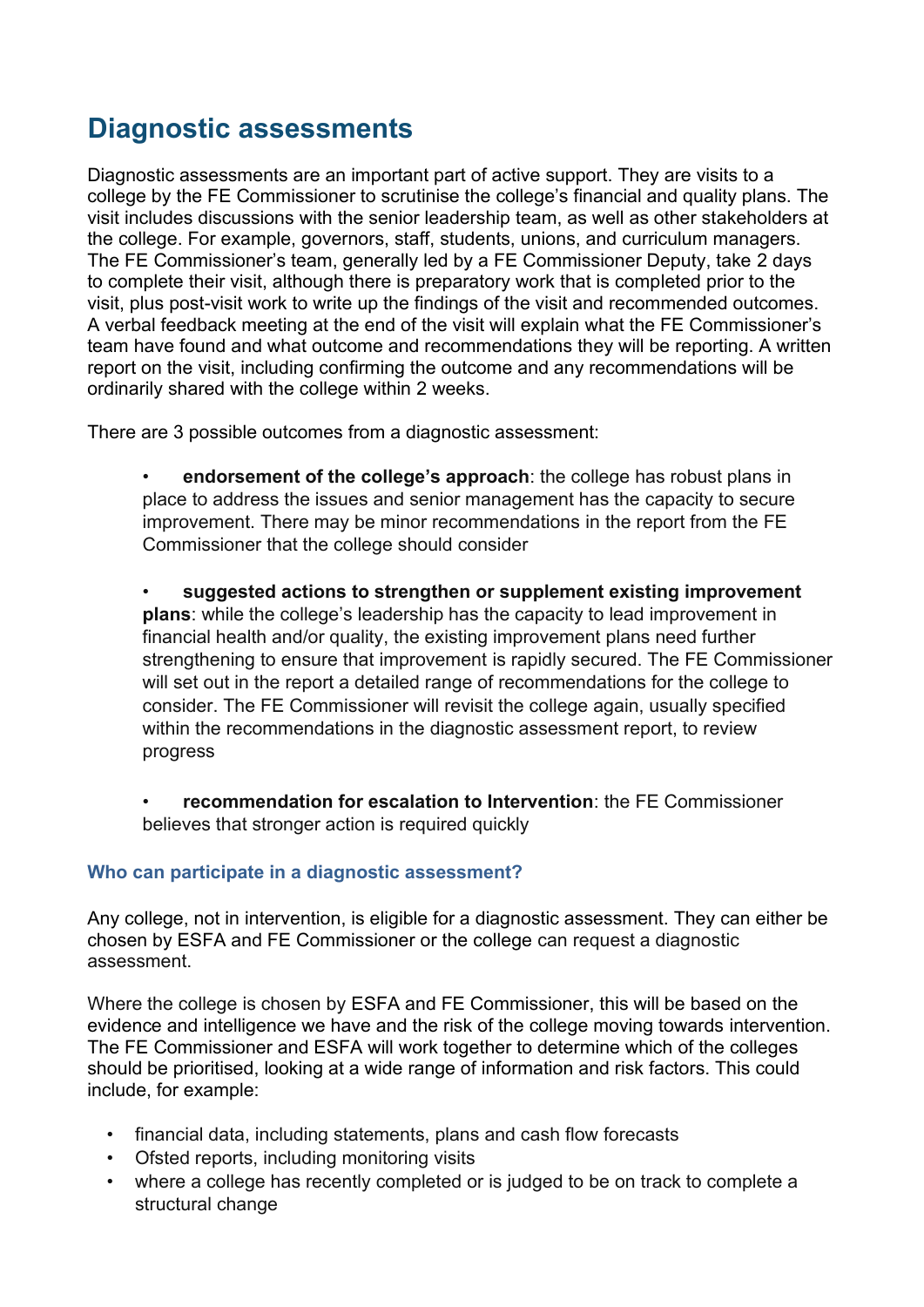- where evidence, intelligence or data indicate a college may benefit from targeted support, for example, around the quality of governance or financial management
- sudden or unexpected changes to the leadership of the college
- requests by the college for advancement of funding to help with short-term cash flow issues

ESFA and the FE Commissioner will regularly review the information we have on each college and whether a diagnostic assessment would be useful, is the best method of support or whether better alternative approaches from them or elsewhere could be put in place.

Where a college requests a diagnostic assessment, we will ask that they set out why they believe this would help and what support they are looking for. Previously, this was only available to a college where a new principal had taken up a post and, after feedback from the sector, we feel that this opportunity should now be available to any college. A college would request this by emailing [FEC.OPERATIONS@education.gov.uk.](mailto:FEC.OPERATIONS@education.gov.uk) A college could also contact the FE Commissioner to discuss whether a diagnostic assessment would be useful prior to making a formal request.

#### **Further support and help**

In a change to previous policy, we will continue to offer support to any college that has participated in a diagnostic assessment. This change is based on feedback from the sector. For example, where the outcome of a diagnostic assessment is that the college plans are endorsed by the FE Commissioner or that the college needs support between formal revisits by the FE Commissioner, we will now make available the opportunity for further support and help from the FE Commissioner's team. Colleges can request this from the FE Commissioner's team at any time during the diagnostic assessment process.

# <span id="page-11-0"></span>**National leaders of further education**

National leaders of further education (NLFE) provide strategic mentoring and peer to peer support to other colleges to improve. They are serving college leaders who have a strong track record of delivering improvement both at their own colleges and in working with others.

NLFEs have autonomy in determining how they deliver support and tailor their work to fit the needs of the college(s) they are supporting. This could include involving other members of the NLFE's college staff to provide support. An NLFE might, for example:

- work with the principal and leadership team to identify improvement needs, and potential sources of support
- provide strategic mentoring to the college leadership
- work alongside key members of the leadership team on the delivery of specific improvement programmes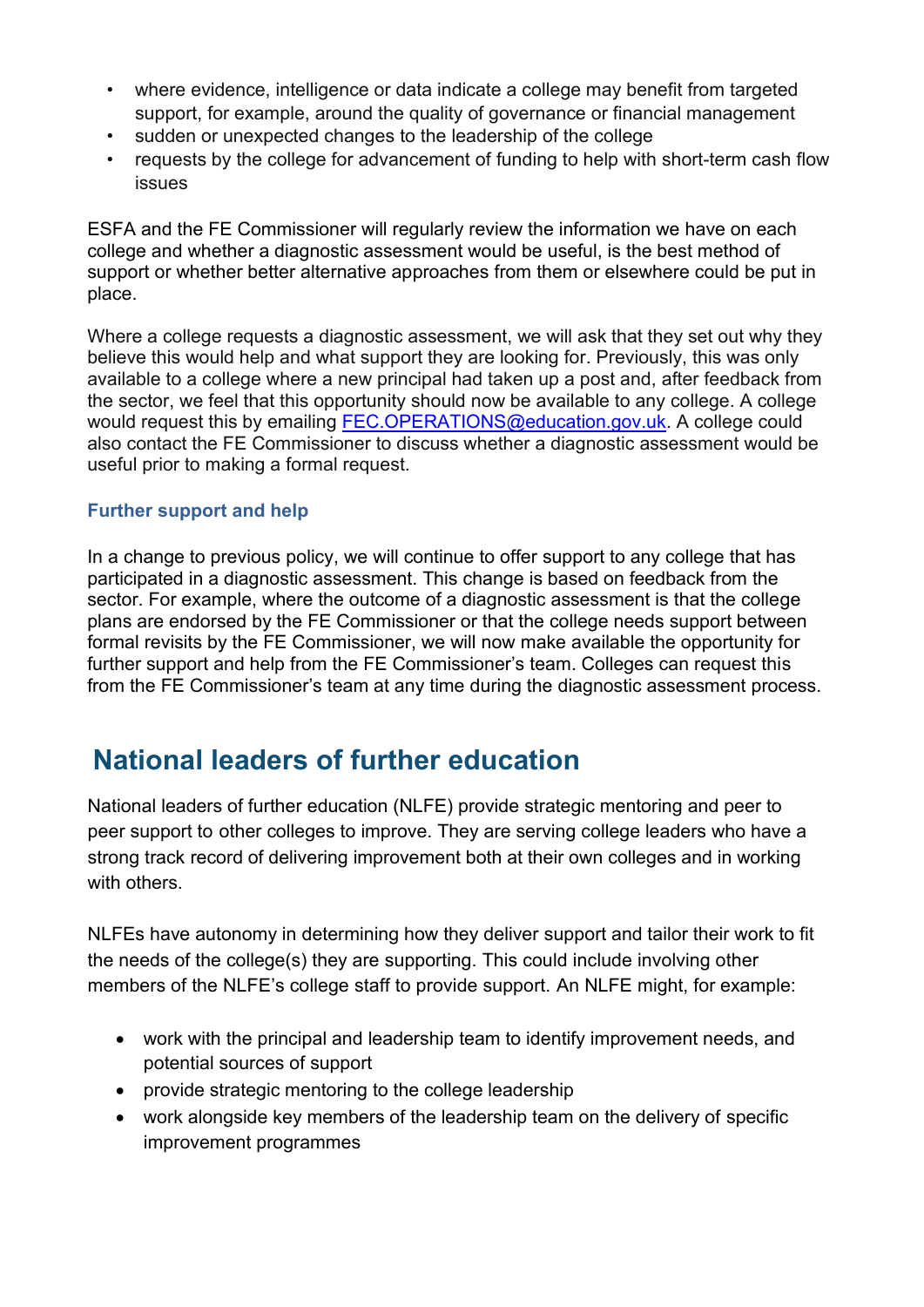Further information on NLFEs is available online $\rm^6$ . Colleges seeking an improvement partnership should contact the Office of the FE Commissioner: [FEC.OPERATIONS@education.gov.uk.](mailto:FEC.OPERATIONS@education.gov.uk)

# <span id="page-12-0"></span>**National leaders of governance**

National leaders of governance (NLG) provide strategic mentoring and support to governance boards at colleges that need to improve. NLGs are experienced college governors and clerks with a strong record of supporting college improvement.

The role of an NLG includes:

- diagnosing and reviewing governance improvement needs
- assisting the board of governors to draw up an improvement plan
- developing the capacity and expertise of the board of governors
- providing support and advice
- coaching and mentoring
- identifying additional and ongoing sources of support

Further information on NLGs is available online<sup>7</sup>. Colleges that have enquiries about NLGs should email the Office of the FE Commissioner [FEC.OPERATIONS@education.gov.uk.](mailto:FEC.OPERATIONS@education.gov.uk)

<sup>6</sup> [National Leaders of Further Education programme: current national leaders -](https://www.gov.uk/government/publications/national-leaders-of-further-education-programme-current-national-leaders/national-leaders-of-further-education-programme-current-national-leaders#informationqueries) GOV.UK [\(www.gov.uk\)](https://www.gov.uk/government/publications/national-leaders-of-further-education-programme-current-national-leaders/national-leaders-of-further-education-programme-current-national-leaders#informationqueries)

<sup>7</sup> [National Leaders of Governance for further education: current national leaders -](https://www.gov.uk/government/publications/national-leaders-of-governance-for-further-education-national-leaders/national-leaders-of-governance-for-further-education-current-national-leaders) GOV.UK [\(www.gov.uk\)](https://www.gov.uk/government/publications/national-leaders-of-governance-for-further-education-national-leaders/national-leaders-of-governance-for-further-education-current-national-leaders)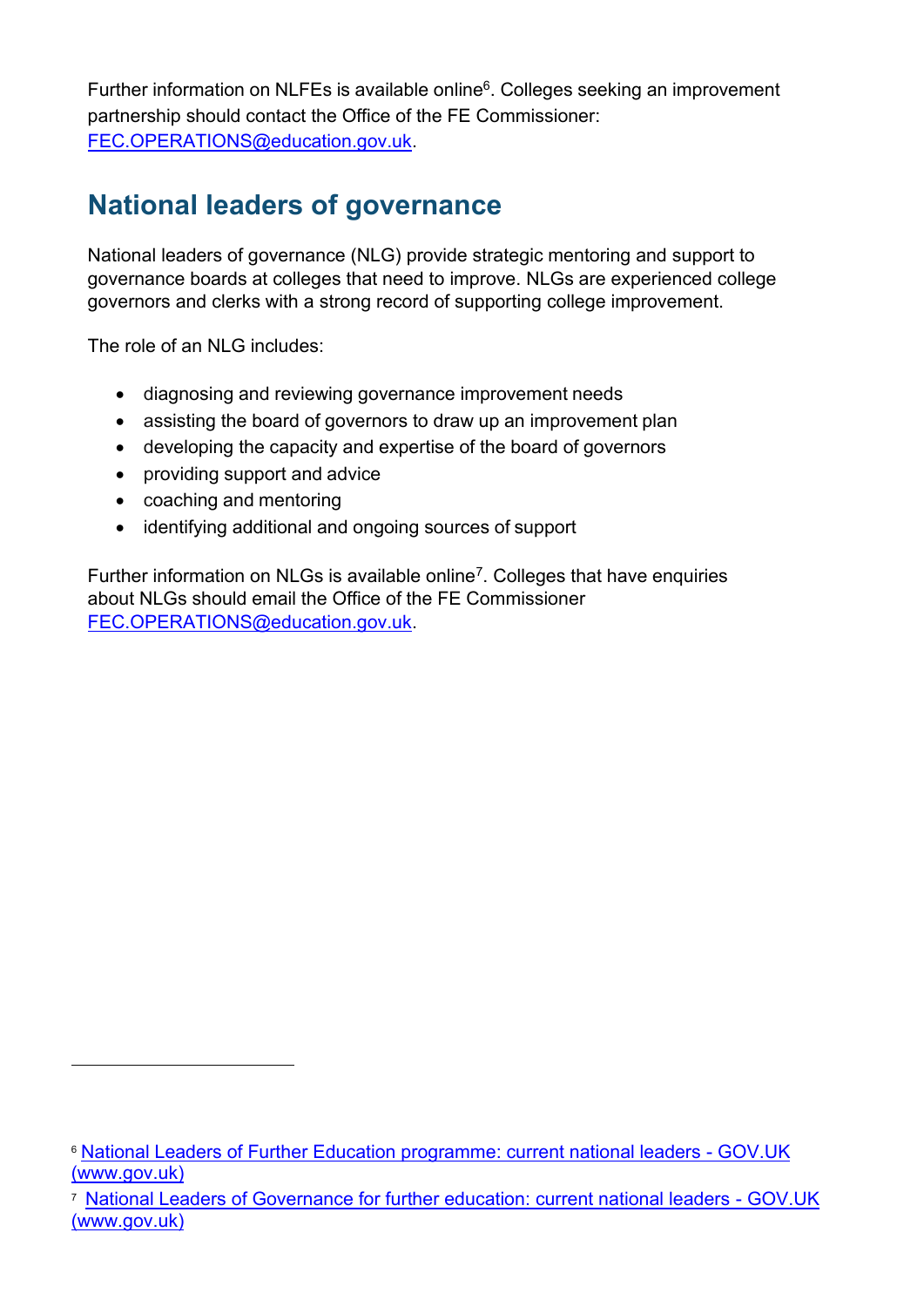# <span id="page-13-0"></span>**Funding to support quality improvement - college collaboration fund (CCF)**

The college collaboration fund (CCF) is a national programme of competitive grant funding open to all statutory further education (FE) colleges such as, further education (FE) colleges, sixth form colleges and designated institutions in England.

The CCF supports groups of colleges to collaboratively address shared quality improvement challenges, produce new resources for use by other colleges and strengthen the improvement capacity within the FE sector.

The first round of the CCF awards were made in July 2020 and projects concluded at the end of March 2021. A second round of awards will be made to support delivery of new projects during the financial year 2021 to 2022. Activity in this second round will conclude at the end of March 2022.

Learning from the CCF programme is being disseminated and a summary of each individual project, including signposting to the resources they have produced, can be accessed at the [CCF GOV.UK page](https://www.gov.uk/government/publications/college-collaboration-fund-ccf-projects)<sup>8</sup>

<sup>8</sup> [College collaboration fund \(CCF\) -](https://www.gov.uk/guidance/college-collaboration-fund-ccf) GOV.UK (www.gov.uk)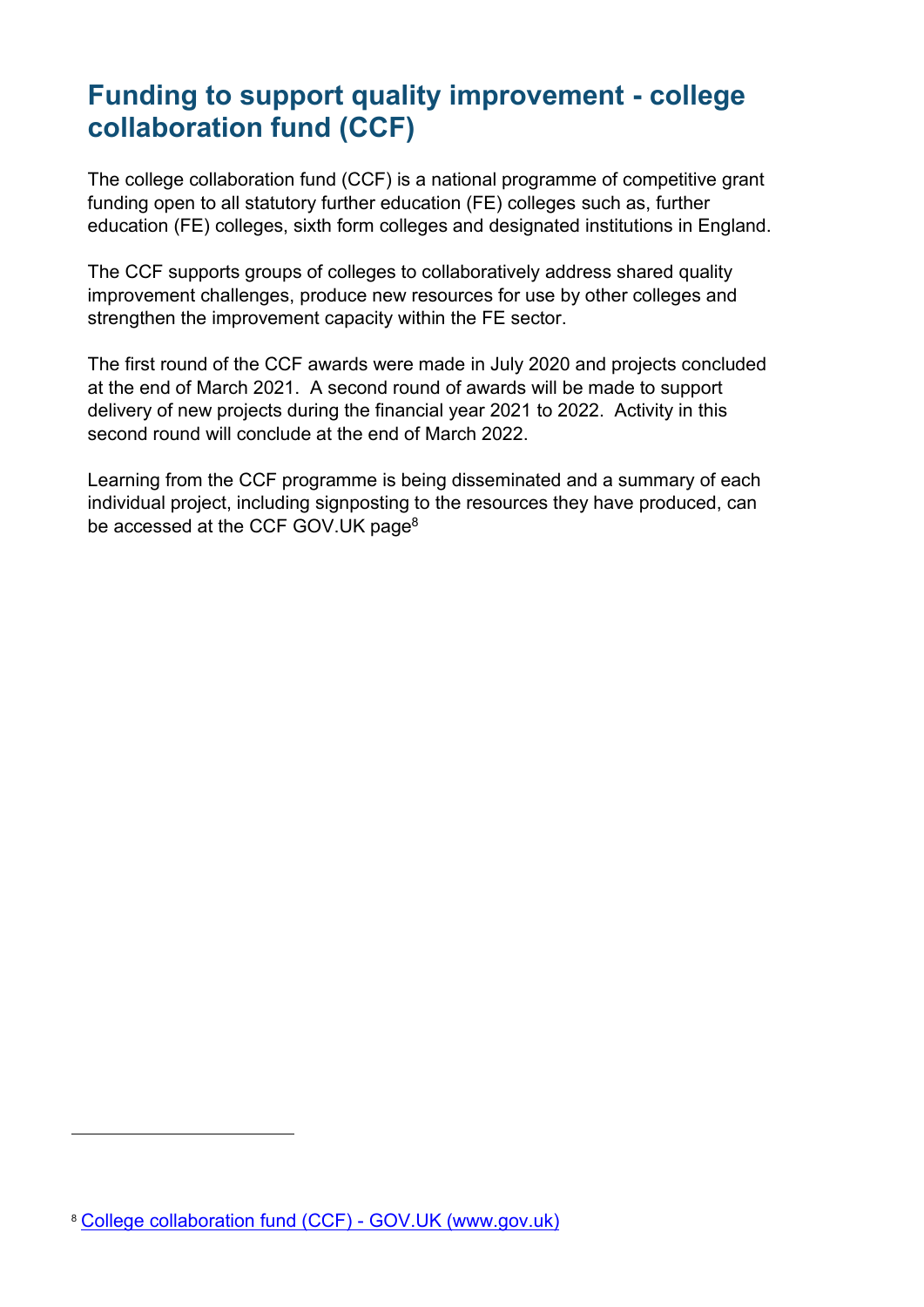## <span id="page-14-0"></span>**CHAPTER 2 - Intervention**

#### <span id="page-14-1"></span>**Triggers and action**

The intervention triggers/thresholds are detailed in Annex A. ESFA case managers will consider the context and circumstances of the case in exercising discretion where it is available to them. They will, however, be clear with the college, in writing, about the action they decide to take and the reasons for it. Where intervention actions do not resolve the position of the college it is likely to lead to a structural solution or a managed insolvency.

### <span id="page-14-2"></span>**Notices to improve (NtI)**

ESFA will normally issue a college with a notice to improve (NtI) where it meets the financial triggers for intervention (circumstances as specified in the financial table detailed in Annex A) and where ESFA judges that it should be put into intervention. Where an NtI is issued, it will normally be published.

Where we judge it appropriate, after a merger we may allow a period of time for the merged college to stabilise before issuing and/or publishing a NtI. This is set out in the financial planning handbook. For published NtIs, publication takes place after the NtI has been received by the college and GOV.UK is updated (ordinarily on a monthly basis) to add or remove NtIs.

Compliance with the NtI and arrangements for lifting will be specified in the NtI. It will also set out clear requirements that the college is expected to meet within a timeline. These requirements form additional conditions of funding. NtIs will be reviewed, between the college and ESFA, on at least an annual basis to ensure they remain appropriate, and reflect achievements made at the college.

ESFA does not issue NtIs to colleges in respect of Ofsted overall 'Inadequate' assessments. Instead, implementing the published recommendations made by Ofsted and subsequently the FE Commissioner in their respective reports - from a requirement of the college funding agreement. ESFA will write to the college when an overall 'Inadequate' Ofsted report is published (this letter will not be published).

## <span id="page-14-3"></span>**Post-intervention monitoring and support**

We do not want colleges to remain in intervention for longer than is necessary and will exercise discretion in determining when a college has met the additional conditions of funding set out in a letter or NtI . However, we do not want colleges to be 'left' without support at the end of that period. So, when a college exits intervention, we will agree a post-intervention monitoring and support plan – detailing relevant support activities. We will use our resources to put in place a range of activities and support measures, drawing on experts with the department and FE Commissioner, as well as external expert advisers.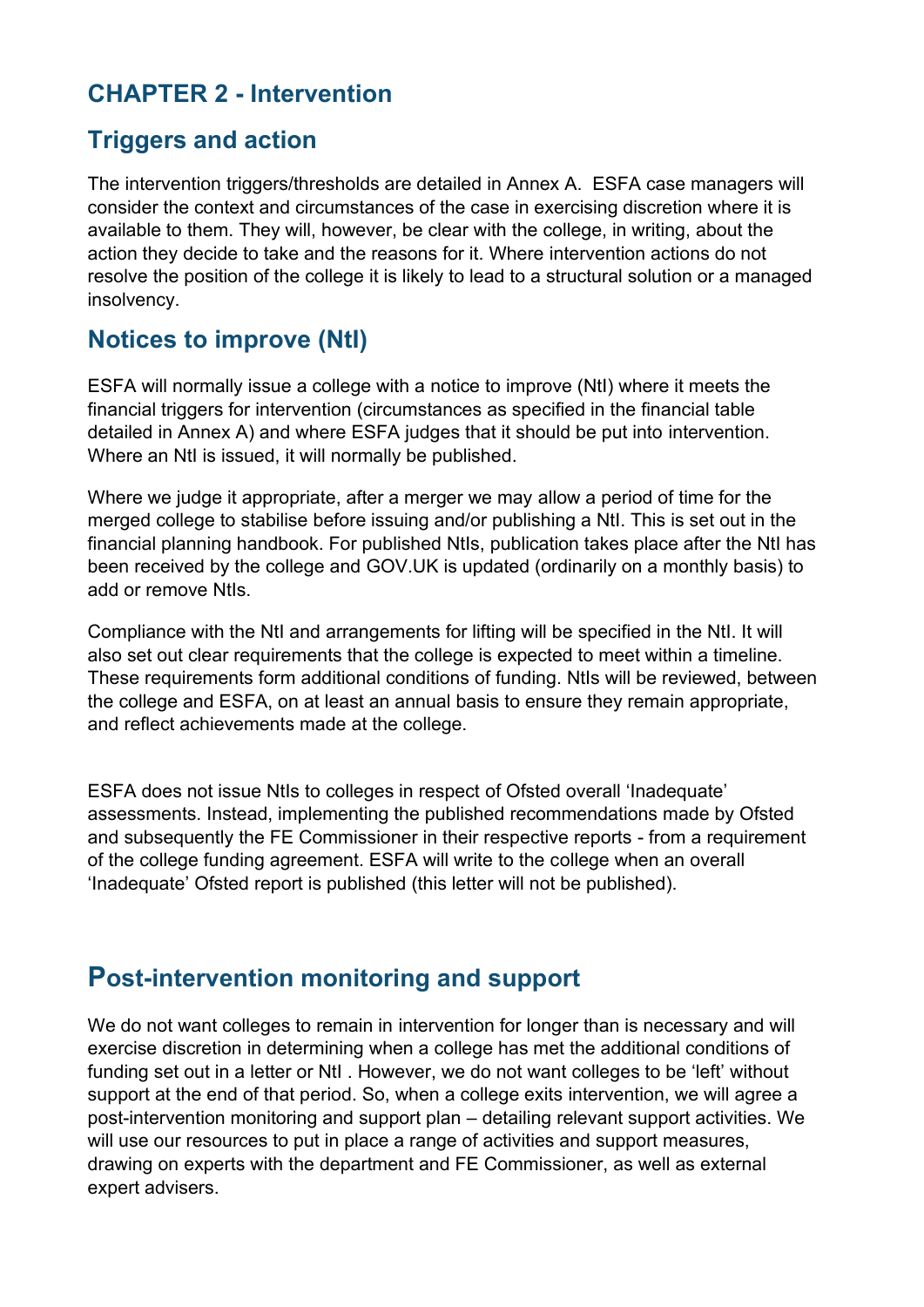In addition, we will also make this support available to those colleges that have undergone structural change, such as a merger.

# <span id="page-15-0"></span>**Key intervention tools**

#### <span id="page-15-1"></span>**Supervised college status**

Supervised college status involves enhanced monitoring and review by the FE Commissioner and ESFA. It usually entails ESFA observers attending college board meetings and colleges consulting/informing the FE Commissioner and ESFA on decisions that affect the long-term future of the college. These would include, although are not limited to:

- the appointment of senior post holders
- significant financial commitments in excess of a specified threshold
- significant asset disposals and/or developments
- any plans for structural change

A college in intervention can be put into supervised college status where ESFA and the FE Commissioner consider it appropriate, including where the level of risk escalates, for example, where an additional intervention threshold is breached, where significant milestones are not achieved (such as at re-inspection) or where ESFA considers recovery to be too slow.

#### <span id="page-15-2"></span>**FE Commissioner intervention assessments**

If a college meets the triggers for intervention, as set out in Annex A, the FE Commissioner will be deployed to the college to undertake an intervention assessment. The FE Commissioner's role during an intervention assessment is to assess the capacity and capability of the existing governance and leadership to deliver rapid and sustainable improvement where serious weaknesses and risk of failure have been identified.

The FE Commissioner will consider all relevant available information about the college and take account of the views of staff, stakeholders, learners, employers, local authorities and MCAs, as well as Ofsted, DfE and ESFA. When making recommendations the FE Commissioner will consider the full range of intervention actions available.

If a college is escalated into Intervention as a result of a diagnostic assessment, the FE Commissioner, together with ESFA, will consider what further assessment is required to supplement the original diagnostic and inform further FE Commissioner recommendations.

Recommendations are discussed with the college, after which the FE Commissioner will prepare a summary report setting out their findings, conclusions and recommendations. Colleges will be given the opportunity to fact check the report before it is finalised.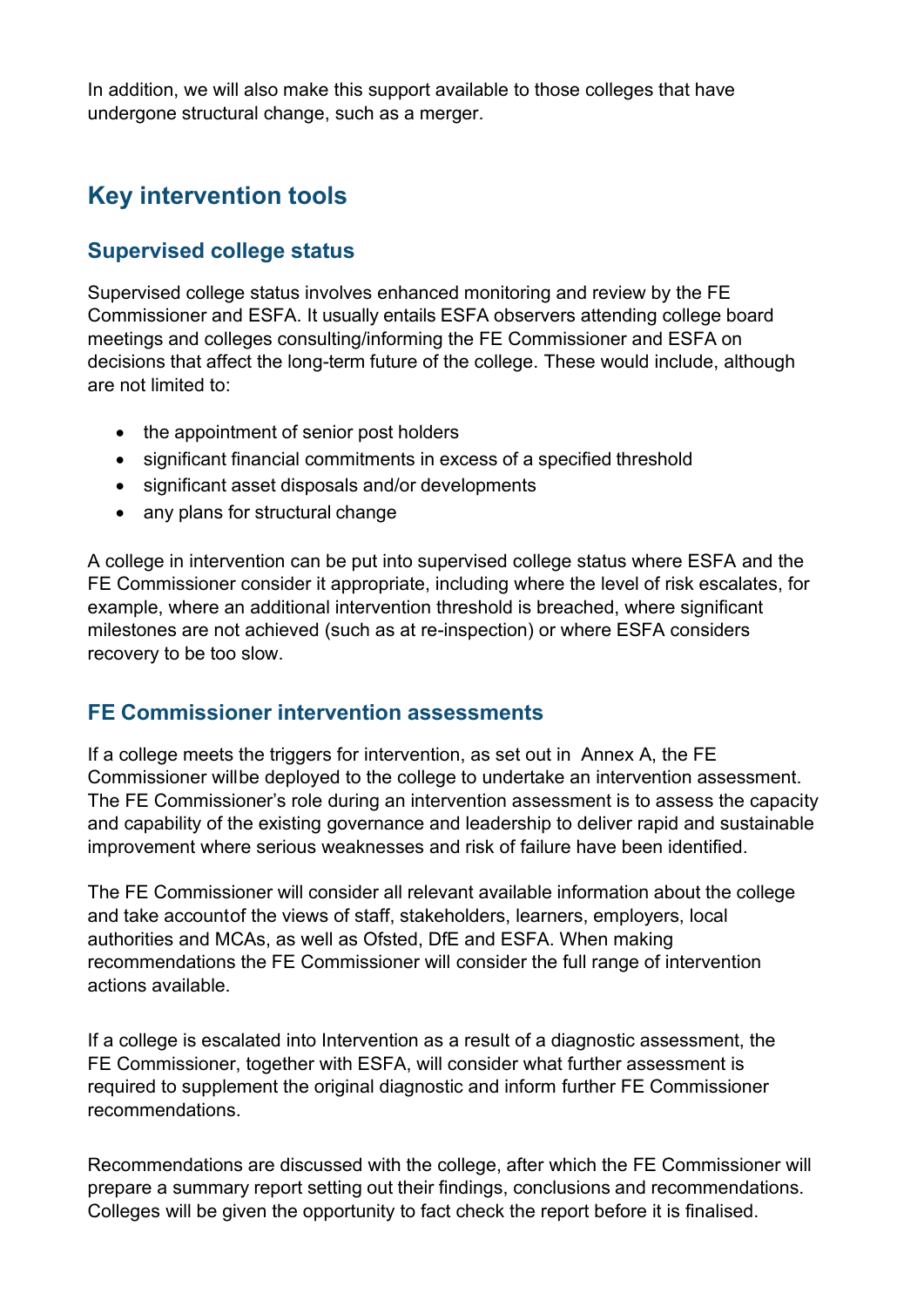Where, in the FE Commissioner's opinion, the actions of individuals no longer at the college are criticised, and those individuals are identifiable from the report and have not previously had an opportunity to respond to the criticisms, they will be given the opportunity to comment and respond to the points made before the report is finalised and published. It will be a matter for the FE Commissioner to decide whether or not to amend the report in light of any comments received.

The minister responsible will consider the final recommendations and will write to the college with a summary report. The minister will task the college's chair with developing a robust action plan for how the college will implement the recommendations. The college is asked to write to the minister within 10 working days setting out how it will implement the recommendations. The minister's letter and the FE Commissioner's summary report will be published on GOV.UK.

#### **Recommendations**

Where there are concerns about the capability of the college to address the issues that lead to Intervention the FE Commissioner will consider recommendations such as:

- changes to governance and/or leadership
- conditions or restrictions on funding
- new or revisions to existing recovery plans, curriculum reviews and quality improvement plans
- further activity to determine the most appropriate way forward that is in the best interest of local learners and employers. This could include consideration of restructuring or exit
- placing the college into supervised college status

If the FE Commissioner or ESFA has concerns about non-compliance with charity law, DfE will consider whether to refer the case to the Charity Commission.

#### **Monitoring and review**

ESFA case managers retain overall responsibility for day to day case management. However, the FE Commissioner and ESFA will work together to ensure there are coherent monitoring arrangements in each case. These arrangements will depend on the individual case but could involve:

- periodic progress meetings between the FE Commissioner, ESFA, the college and other strategic partners to monitor progress against the action plan
- formal 'stocktake' assessments conducted by the FE Commissioner, which could lead to advice on any further action needed to secure continued improvement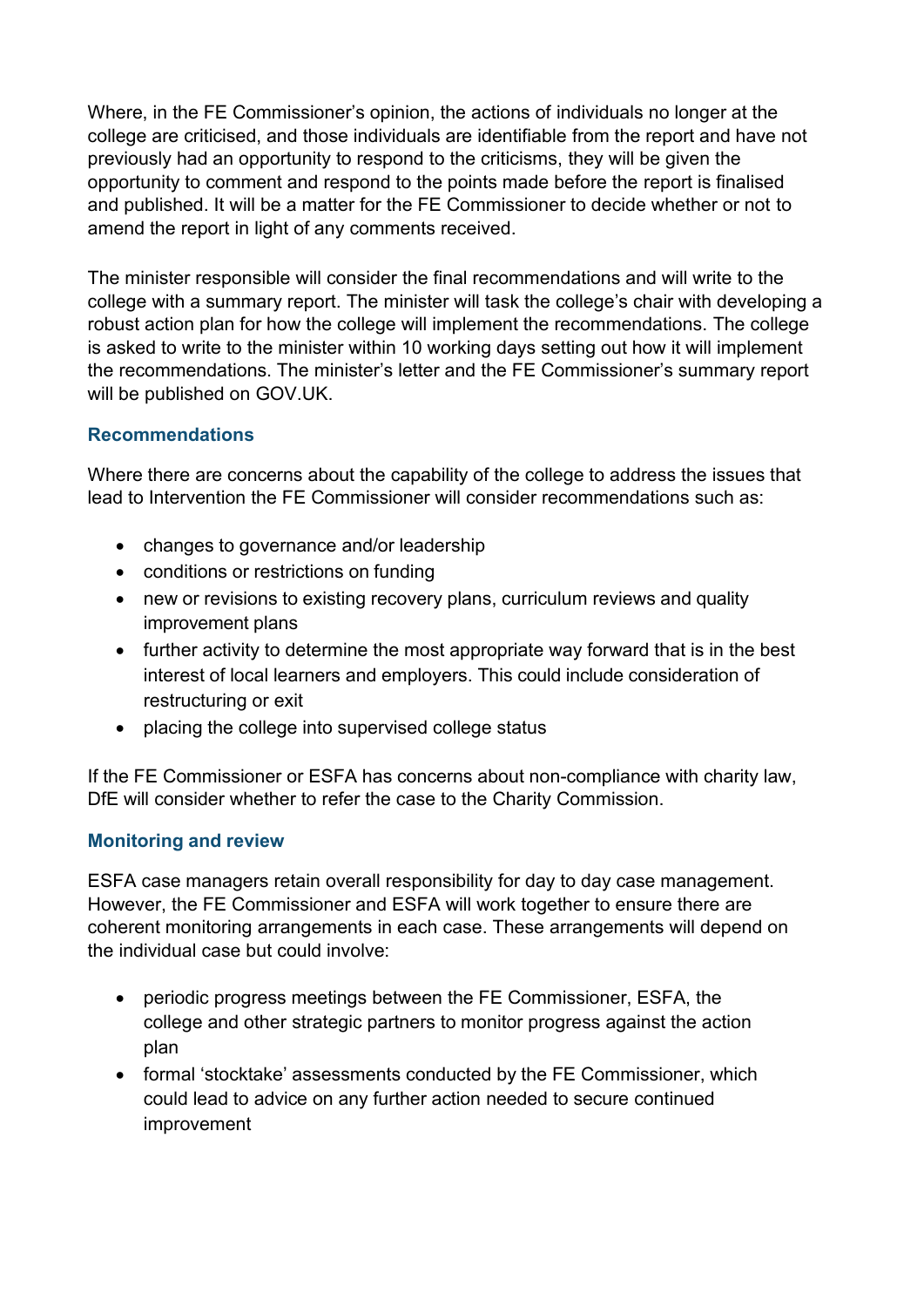#### **FE Commissioner involvement after an intervention assessment**

The FE Commissioner will retain a role in monitoring cases that have had an FE Commissioner intervention assessment until a college is removed from Intervention. FE Commissioner stocktakes will be scheduled according to the risk of the college. ESFA will continue to coordinate and monitor the implementation of recommendations, and compliance with additional conditions of funding, throughout the intervention process.

As outlined above, when a college exits Intervention, we will agree a post-intervention monitoring and support plan – detailing relevant support activities (see "Post-intervention Support and Monitoring").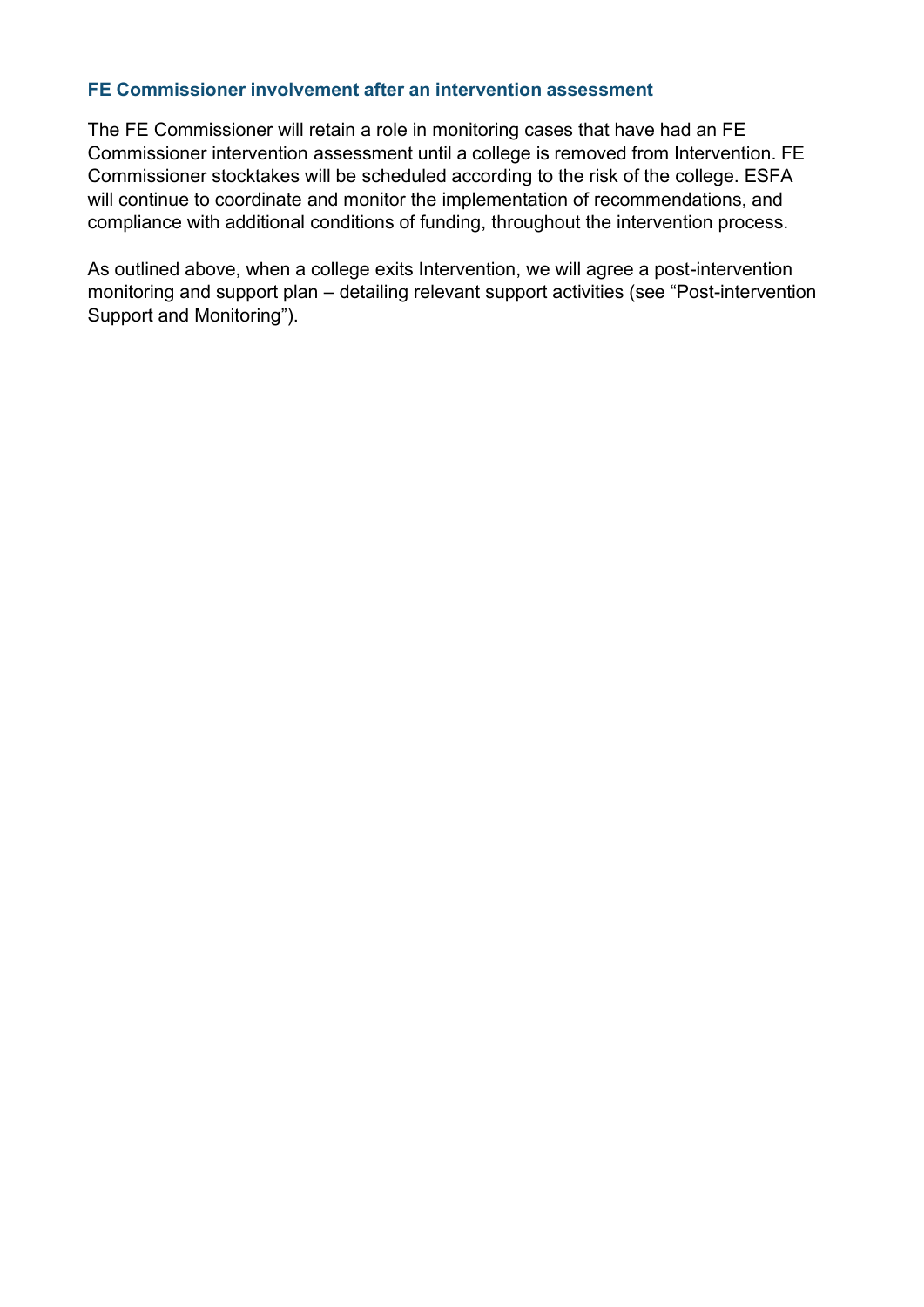## <span id="page-18-0"></span>**CHAPTER 3 - Restructuring**

In some cases it may become clear that support and Intervention are not enough to deliver improvement and that a structural solution is required, which could involve looking at the structure of a college and the way in which FE provision is delivered in a local area.

## <span id="page-18-1"></span>**Options available to the college**

Before making a decision on structural options it is vital that there is a robust and independent assessment. This should be discussed with the college's ESFA case manager, who will be able to provide advice and guidance on how to approach the options assessment and provide access to FE Commissioner support where appropriate.

Where a college identifies the need for structural change there are a number of potential options for the college to pursue. It is essential that any structural change is driven by a sound costed curriculum plan and estates strategy that meets the needs of the area. The type of change will depend on individual circumstances, but in most cases the need for change will be driven by issues of viability and therefore the structural change will need to realise greater efficiency and cost reductions, which could be achieved through estates, curriculum, staffing and operations rationalisation. This could be achieved through a number of routes including:

- a restructure of the existing institution
- a merger with another institution
- disaggregation of the existing institution, which could result in a smaller core institution; or
- the complete dissolution of the board conducting that institution or closure of the institution

#### <span id="page-18-2"></span>**When to seek advice**

Colleges should seek advice at the earliest opportunity and consult with their ESFA case manager on potential options. The earlier potential issues are identified, the more scope there is for structural change to deliver long term sustainability. The longer it takes to identify issues of underperformance and viability the fewer options there will be and the more likely it is that the college will lose control of determining its own future.

The issues colleges experience are varied and therefore the type of options and support required will also vary. Regardless of whether the issue is temporary or an underlying concern about long term viability, it is important that the issues are identified and there is a robust assessment of options before agreeing on the approach.

Colleges should also ensure suitable professional advice is received on all major decisions. This could include financial due diligence, turnaround advice (including strategic or operational), business change support (such as HR or systems), estates advice (including in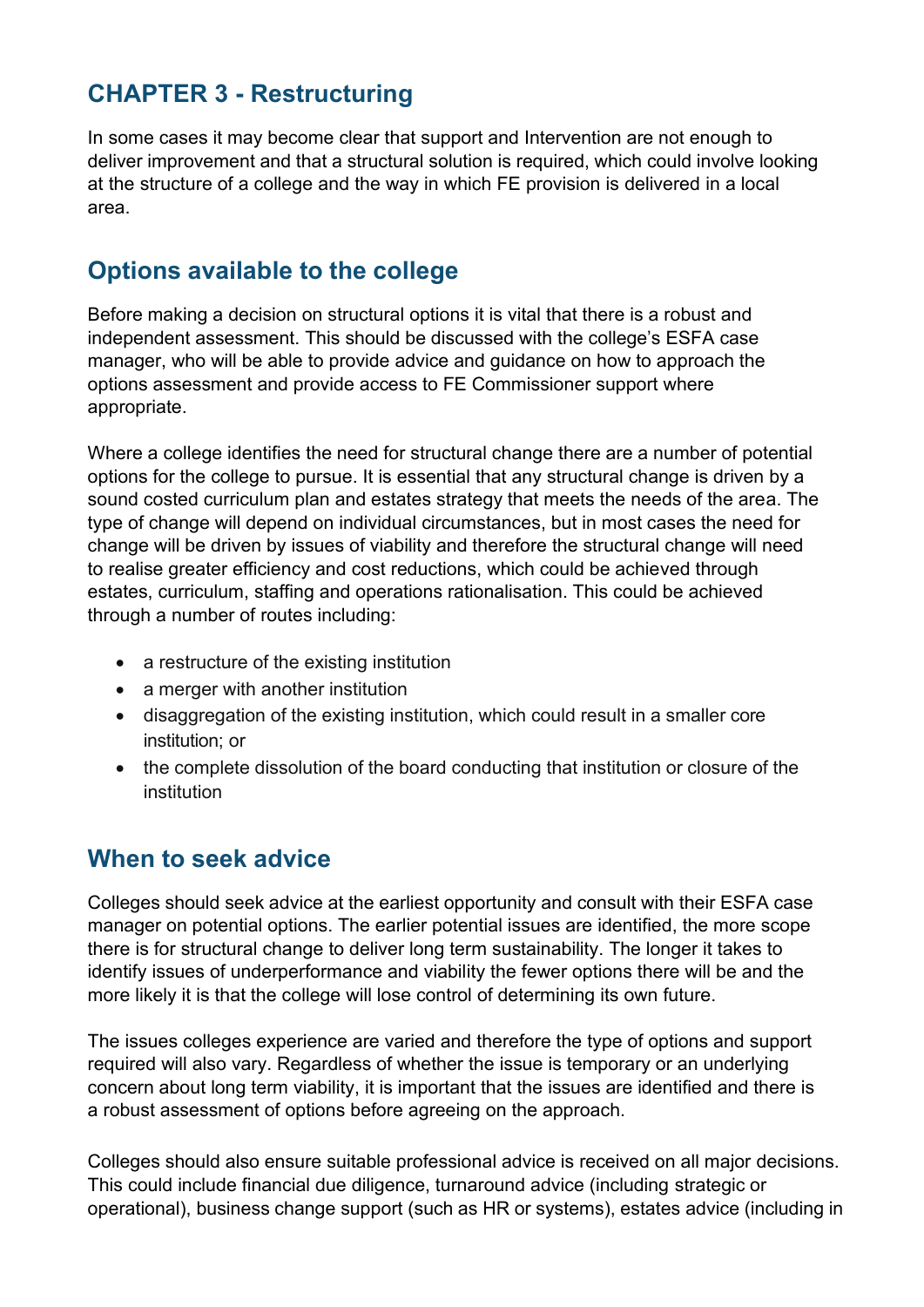respect of ongoing maintenance, efficiency and suitability of existingspace, development and sale potential and on large capital projects) and legal advice.

ESFA can support colleges to identify potential providers for advice, as well asadvise on scope and lessons learned by other colleges in similar positions.

# <span id="page-19-0"></span>**Independent business reviews (IBRs)**

IBRs are intended to establish clarity on a college's position and to provide a robust and independent assessment of the options for its future. They are a tool for colleges and their lenders and funders to help make informed decisions, including whether structural change is necessary.

There are different ways for an IBR to be commissioned. Sometimes colleges will commission their own IBRs, and we would encourage them to consider doing so as early as possible if they have concerns. Lenders, as now, may commission an IBR where they have concerns about future viability, and where there may be a risk that the college will become insolvent, though an IBR does not necessarily lead to insolvency. In the same way, where DfE has concerns about future viability, we may commission an IBR, which we may choose to fund.

In cases of serious financial failure, where a college is unable to continue to finance its operations, we would expect an IBR to be commissioned, except where the circumstances mean that another approach would be more appropriate. DfE would consider commissioning and funding the IBR if required.

Other circumstances in which we would expect an IBR to be commissioned include where:

- the college identifies risk to its financial viability or sustainability;
- a lender requests or requires a college to undertake an IBR. This is at the discretion of the lender but may be required in the case of a covenant breach
- a college is unable to continue to finance its day to day operations
- a college creditor has made an application through the courts for a college to be put into administration (which would trigger the 14 day decision period<sup>9</sup>)
- a college is identified by ESFA forecast model as likely to be financially inadequate in the next academic year
- ESFA intervention team or specialist restructuring team commission an IBR inline with the terms of the college funding agreement
- the FE Commissioner recommends an IBR following a diagnostic assessment, intervention visit or an FE Commissioner local provision review

<sup>9</sup> [Further Education Bodies: Insolvency Guidance \(publishing.service.gov.uk\)](https://assets.publishing.service.gov.uk/government/uploads/system/uploads/attachment_data/file/858896/Further_Education_Bodies_Insolvency_Guidance.pdf)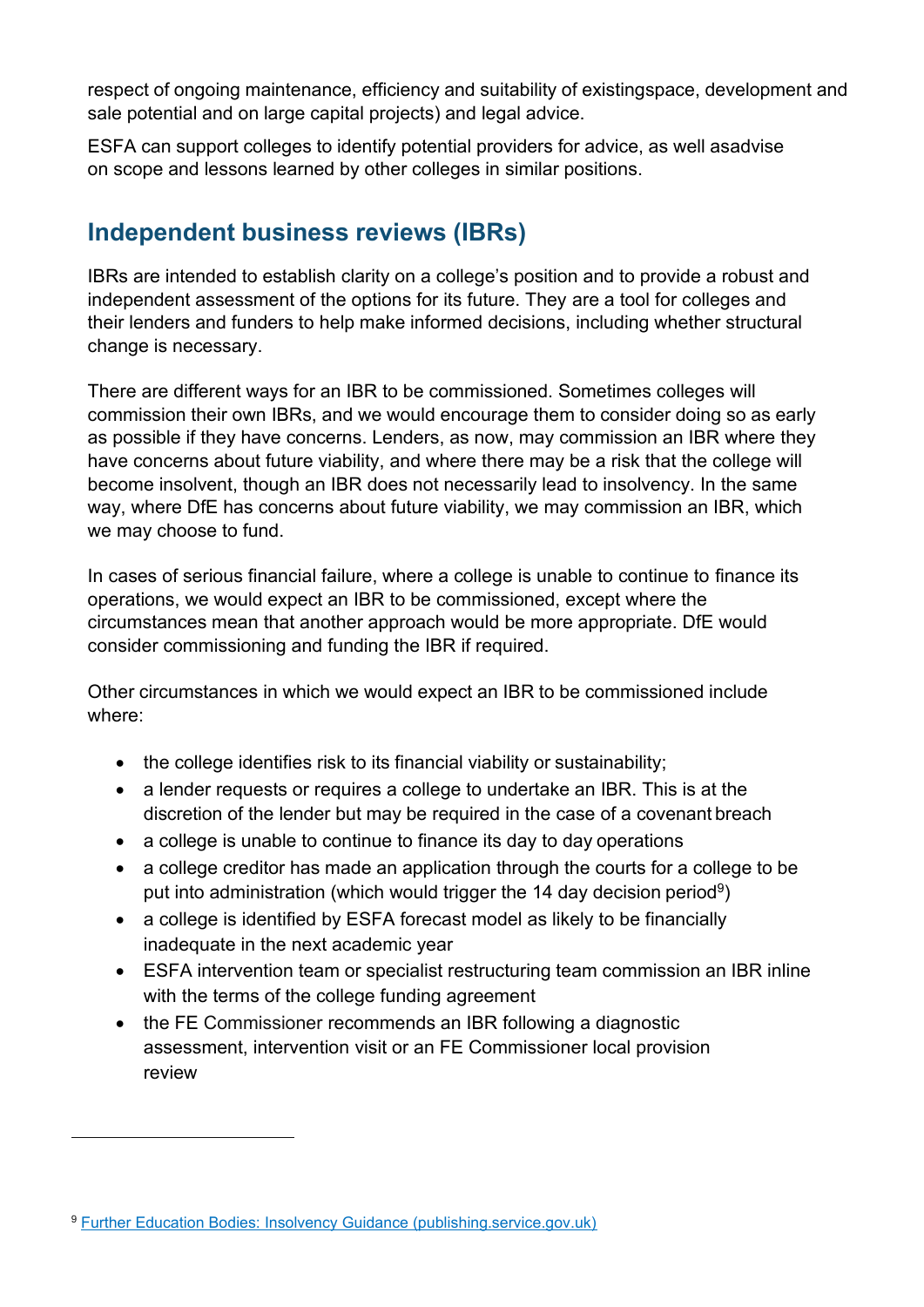Where colleges fund the costs of an IBR themselves, they should discuss and agree the scope of the IBR with ESFA (intervention case manager and specialist restructuring team) and must ensure that any IBR provider has a duty of care to DfE. If a college identifies the need for an IBR but is unable to meet the costs, they should contact ESFA about potential support to meet those costs.

Using an IBR to provide an independent assessment of the college position and their options has significant benefits for college governing bodies and leadership teams, as well as for DfE and lenders: it provides an objective assessment of options which can be used as a common basis for decision making. The earlier an IBR is done, the more options are likely to be available to the college to resolve any issues identified.

The scope of an IBR is determined on a case by case basis by those commissioning the review. Typically, IBRs require an agreed baseline of information (financial, sector and commercial) to facilitate effective decision making.

IBRs are usually conducted by an accountant specialising in financial reviews and restructuring who may be a licensed insolvency practitioner (IP). The IP or accountant will spend time in the college, assessing the financial and strategic future of the college and addressing the matters set out in the IBR engagement contract. This will typically involve discussions with wider stakeholders, potentially including Local Enterprise Partnerships (LEPs), MCAs, local authorities, the Regional Schools Commissioner, higher education institutions and neighbouring colleges that could be considered for merger or might otherwise be affected by changes, such as receiving transferred students in the event of an insolvent college closing.

The length of time to complete an IBR will depend on the scope and complexity of the individual case and the quality of the information available in the college. Generally, it is expected that a full IBR will take between one and three months. Where a college is well managed and has high quality management informationabout its performance (for example, contribution analysis by curriculum area, funding type and site) it will be much easier to pull together the information needed for an IBR.

IBR reports are private documents which will not be published as they are commercially sensitive and are undertaken confidentially.

#### <span id="page-20-0"></span>**Post IBR decisions**

An IBR would usually contain an assessment of options and recommendations. In considering and implementing the recommendations of an IBR the college are expected to take into account value for money. The college or other stakeholders may also have identified options through other routes, including any support or intervention activity that may have already been undertaken with the particular college including from the FE Commissioner. The decision as to which option(s) to pursue sits with the governing body of the college (unless the college is insolvent, in which case these decisions would be taken by the administrator) and is likely to require the support of any funders and creditors to deliver.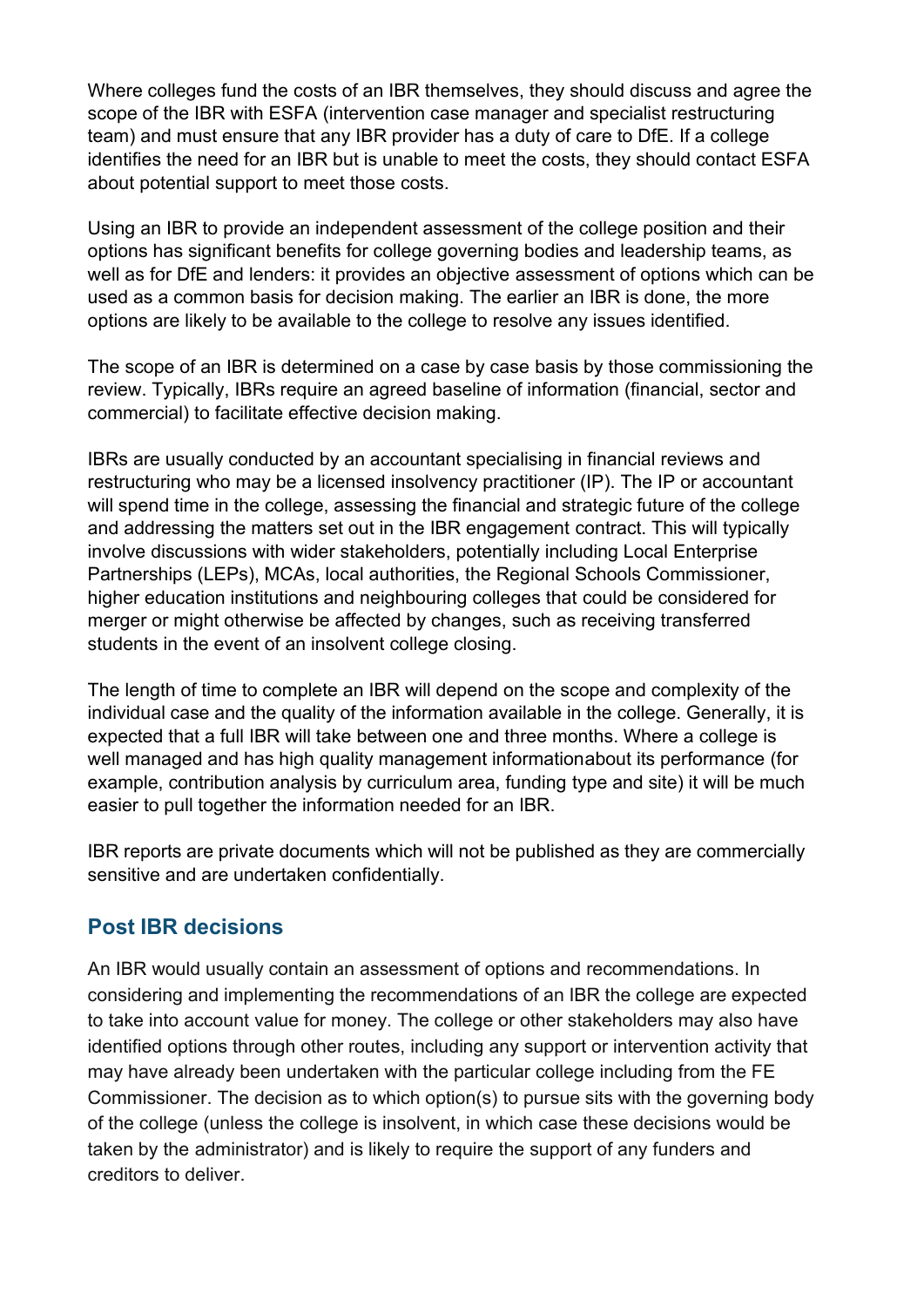## <span id="page-21-0"></span>**Structure and prospects appraisal (SPA)**

A SPA is a structured way of assessing options to change a college's structure and/or provision in a clear, objective and evidence-based way. There are broadly two scenarios that would give rise to the need to undertake a SPA:

#### <span id="page-21-1"></span>**A college is considering or pursuing a structural change**

Colleges are independent and it is the responsibility of their corporations to consider the case for structural change. The 'Skills for Jobs' White Paper<sup>1</sup> will also lead to the introduction of a duty on colleges to keep their provision and structure under review. If colleges are considering structural change or a review concludes that this is needed, undertaking a SPA is strongly encouraged. This will help to ensure a college takes an objective and evidence-based approach that will enable the institution to best meet the needs of learners and employers in the local area.

Colleges considering a structural change can undertake their own SPA but are also able to request an FE Commissioner led SPA. As former highly experienced FE leaders who understand the way colleges operate, the FE Commissioner team can help colleges assess their restructuring options. If necessary, the team can also provide valuable support to help the college find appropriate partners. Through an FE Commissioner led SPA, colleges can expect:

- a set of FE Commissioner backed, objective and impartial recommendations for the future structure and provision in the organisation, based on thorough analysis of available information
- advice, support and leadership to run a productive SPA process, including running a fair and transparent process to find a partner, if a merger option is decidedupon
- expert support to assess potential options, including mergers

Further information about how FE Commissioner led SPAs work is available online<sup>10</sup>. Colleges that would like to request a SPA should contact: [FEC.OPERATIONS@education.gov.uk.](mailto:FEC.OPERATIONS@education.gov.uk)

#### <span id="page-21-2"></span>**A structural change has emerged as a potential solution (as part of the intervention process)**

There are several interventions that a college may be subject to that could potentially identify a structural change as a solution to the challenges and issues a college faces. If such a solution is to be pursued, colleges will continue to be subject to an FE Commissioner led SPA. A summary report will be published on GOV.UK at the end of FE Commissioner led SPAs.

<sup>1</sup> [Skills for jobs: lifelong learning for opportunity and growth -](https://www.gov.uk/government/publications/skills-for-jobs-lifelong-learning-for-opportunity-and-growth) GOV.UK (www.gov.uk)

<sup>10</sup> <https://www.gov.uk/government/publications/fe-commissioner-led-structure-and-prospects-appraisals-spa>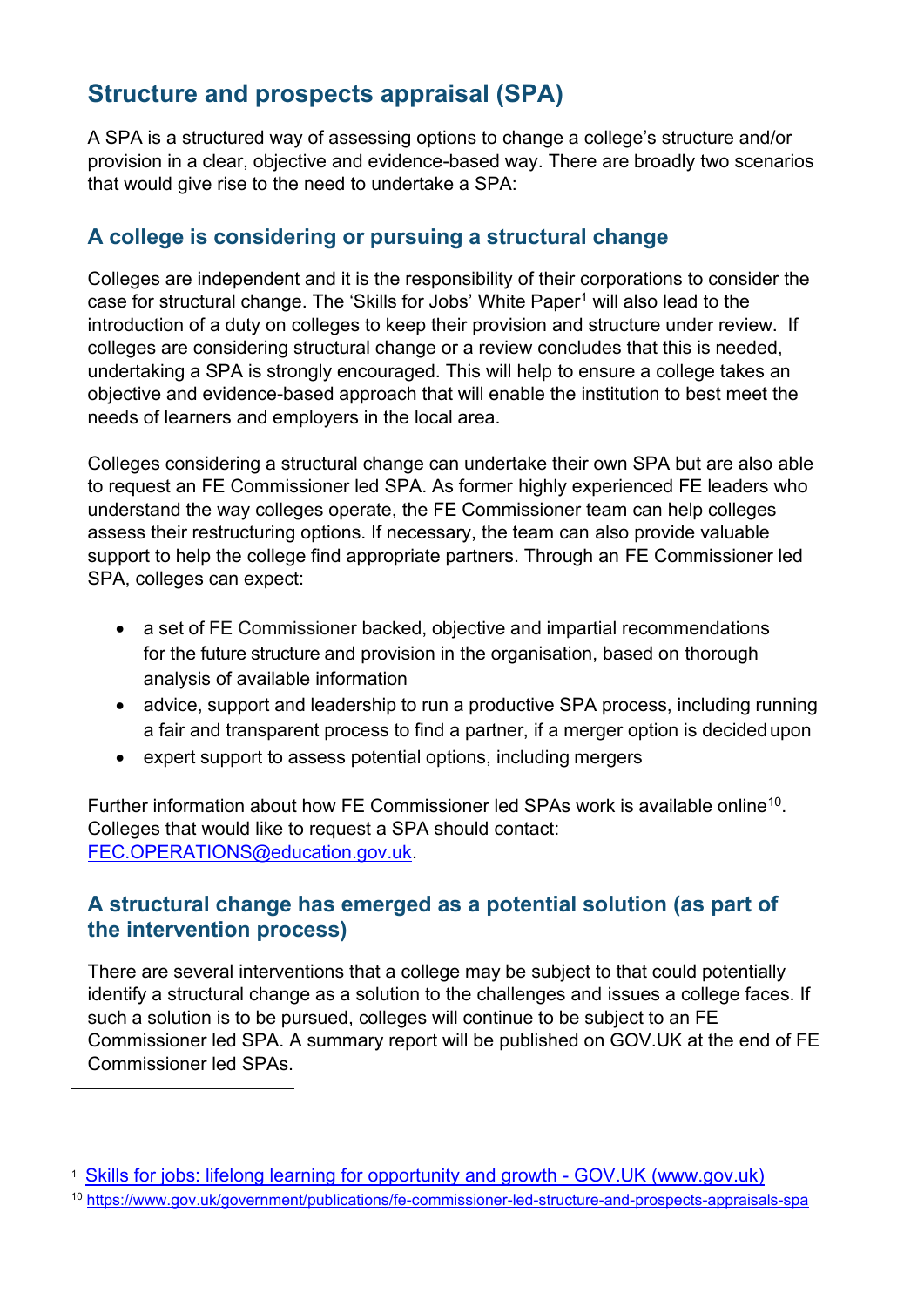## <span id="page-22-0"></span>**FE Commissioner local provision reviews**

Whilst SPAs are focussed on a single institution and finding the best solution for the continuity of its provision, FE Commissioner local provision reviews can assess options for changing the provision or structure of multiple institutions. We will review the scope and use of local provision reviews in the light of proposals set out in the 'Skills for Jobs' White Paper - to enable intervention where there is a failure to meet local needs (and in light of the proposed changes to the statutory intervention powers under the Skills and Post-16 Education Bill).

FE Commissioner local provision reviews:

- consider the overall provision for learners in the area
- can include multiple relevant institutions
- can consider whether government needs to create new capacity
- are developed in response to gaps in provision or potential insolvency

FE Commissioner local provision reviews are a flexible intervention that can make recommendations on the best way of achieving long term sustainable provision, looking at neighbouring provision to examine structural solutions for securing long term provision. The need to conduct an FE Commissioner local provision review will be determined by DfE. The need for such a review may arise from a number of challenges that affect a college and/or FE provision ina local area, such as:

- weakness or failure of existing providers (including risk of insolvency)
- increased competition
- declining learner recruitment
- inadequate quality
- significant financial challenges
- changes in local demographics and/or local skills needs

DfE will determine the scope and approach of each review on a case by case basis – with input from any prospective administrator – and then write to local MPs, stakeholders and the colleges concerned setting out the terms of reference, which is likely to include details such as:

- broad objectives of the review
- particular areas of a college's structure, delivery model and curriculum offer and/or FE provision in the local area that will be focussed on during the review
- start date and approximate date of completion of the review
- outcomes/potential solutions that will be explored
- relationship of the review to any other support or intervention activity; being undertaken in the case/area in question

The terms of reference will be published.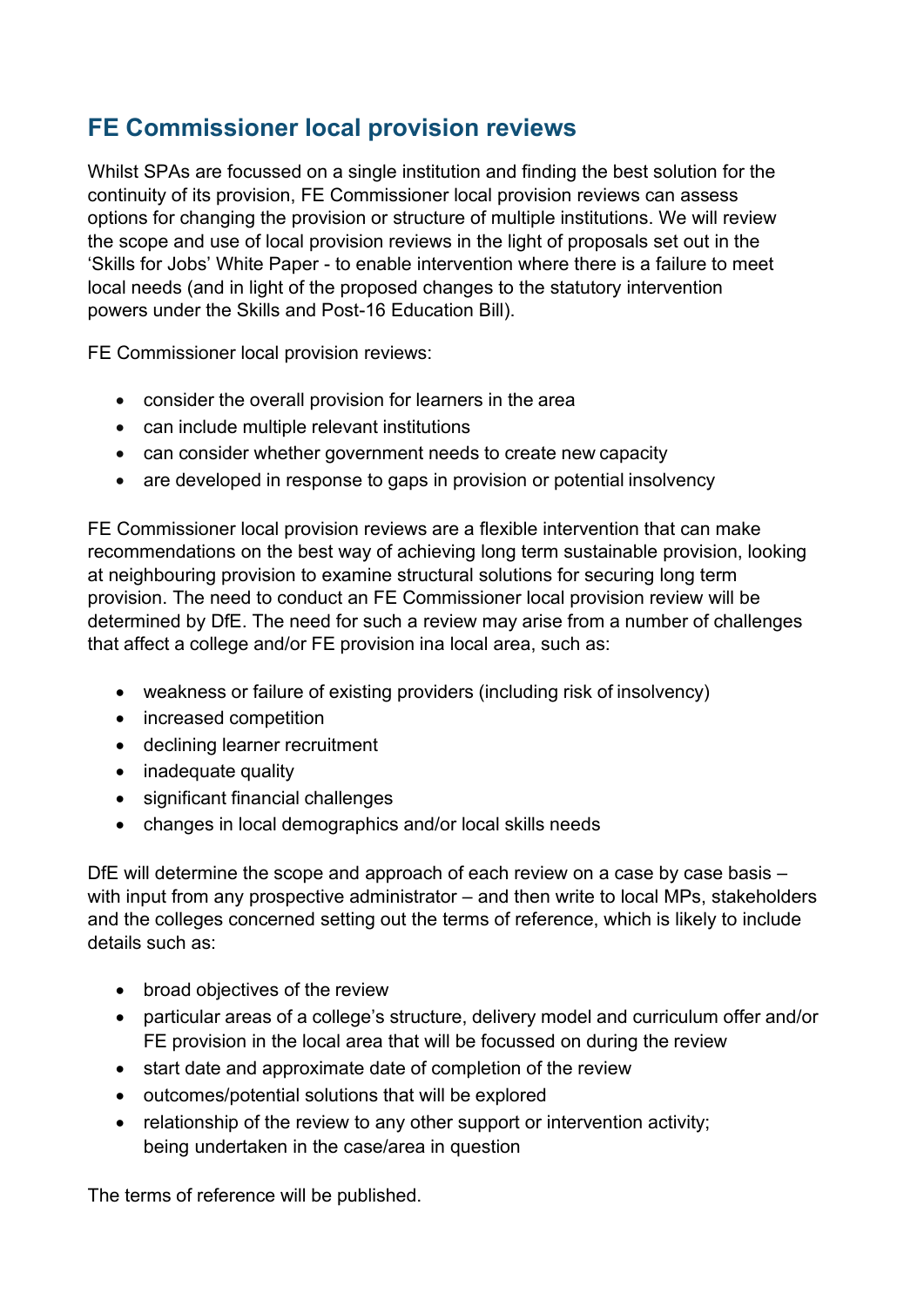Although each FE Commissioner local provision review will be bespoke, to address the circumstances of the case, it is likely to involve the FE Commissioner examining options for delivering quality provision in that area. The review will draw on the analysis of current situation and likely future sustainability of the colleges in the area and is highly likely to be accompanied by an IBR. It will also look at evidence beyond the colleges involved, which could include:

- information covering local demography, employment patterns, LEP priorities, local authority priorities and the nature of the current local education market
- engagement with stakeholders such as LEPs, local authorities or MCAs, the Regional Schools Commissioner, schools, local MPs and learners

This review will result in a report that:

- identifies and educationally appraises what the alternative solutions are for FE provision in the area. Potential solutions could include:
	- $\circ$  disaggregation: in which part of the college becomes a separate entity;
	- o merger;
	- o estate rationalisation: which could include making better use of and/or selling off under-utilised facilities;
	- o solvent or insolvent closure of a college: with transfer of some or all assets, liabilities and provision to another organisation.
- provides an outline financial assessment of the options
- includes a recommendation on which option the FE Commissioner views as being best, taking into account feasibility, impact on quality of provision, cost and the needs of local learners and the local education market. In coming to a recommendation, the FE Commissionerwill consider questions such as:
	- $\circ$  How will the area's educational needs be met?
	- $\circ$  How will the area's economic and business skills needs be met?
	- $\circ$  How will the quality of provision for current and future learners be sustained and improved?

# <span id="page-23-0"></span>**Emergency funding**

We may decide to provide emergency funding where a college is otherwise likely to run out of money. The maximum time that this funding would be provided would be the period it takes to make a decision on the future of the college, and the funding provided would be the minimum to keep the college solvent during that period. However, this decision would be on a case by case basis. As an alternative, the Secretary of State may immediately, or at any later time, apply for an education administration, if it is judged that this is the most cost-effective way of minimising the disruption to existing learners .

If the department is providing emergency funding, the processes to review the options for that college and local provision will be subject to a highly compressed timeline, with much more limited input from the college leadership as to the option to be taken forward.

The process of an options review would be determined case by case depending on what intervention actions have already occurred. Where the department provides emergency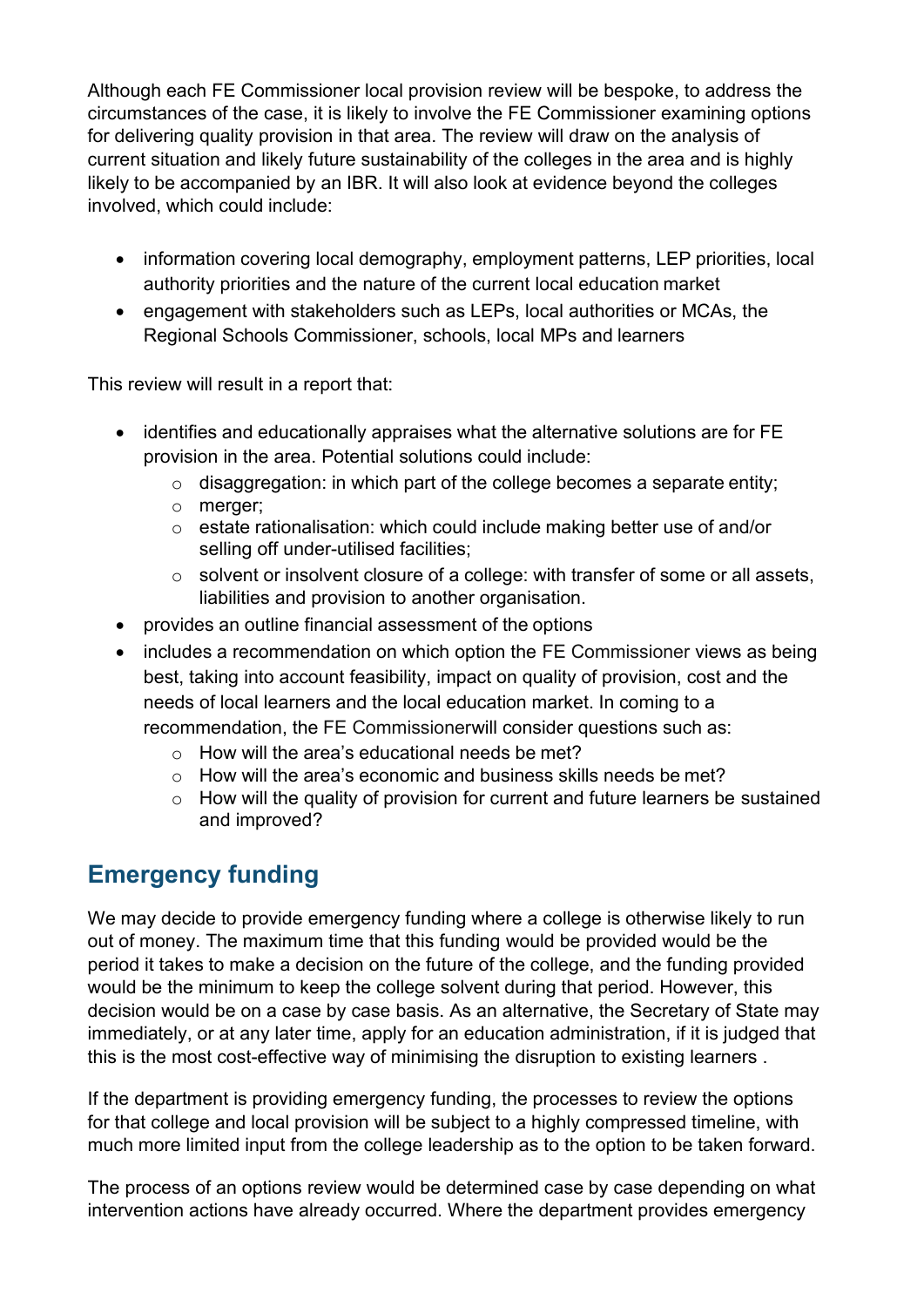funding the options review will normally include external, independent financial advice.

A request for emergency funding to continue the running of the college does not automatically result in a college being put into Intervention (and the issuing of a notice to improve). However, if emergency funding is provided the college will be put into Intervention (and a notice to improve will be issued).

#### <span id="page-24-0"></span>**Funding to support long-term changes**

We may provide funding to support the restructuring of a college or changes to a college's provision or operations, either inside or outside an education administration. We will consider on a case by case basis what action and investment minimises the disruption to existing learners, secures the provision the area needs and provides best value for the taxpayer. This funding is provided in exceptional circumstances and at the Department's discretion.

# <span id="page-24-1"></span>**Secretary of State statutory intervention powers**

The Secretary of State continues to have powers under sections 56A<sup>11</sup> and 56E<sup>12</sup> of the Further and Higher Education Act 1992. This means that the Secretary of State has the power, providing certain criteria have been met, to:

- remove all or any of the members of the governing body
- appoint new members if there are vacancies (however arising); and
- give directions to the college related to the exercise of its powers and performance of its duties

If, following a FE Commissioner intervention assessment, the FE Commissioner or ESFA has concerns over a college's response, for example, if the college fails to respond appropriately to the FE Commissioner's recommendations, they may advise ministers on the appropriateness of using the Secretary of State's intervention powers.

If Secretary of State were minded to use the powers, this would be formally communicated to the governing body, allowing the governing body an appropriate period to make any representations before powers are exercised.

As part of the Skills and Post-16 Education Bill, the government has proposed changes to the existing statutory intervention powers. These changes, if approved by Parliament, are likely to come into force in 2022.

<sup>11</sup> <https://www.legislation.gov.uk/ukpga/1992/13/section/56A>

<sup>12</sup> <https://www.legislation.gov.uk/ukpga/1992/13/section/56E>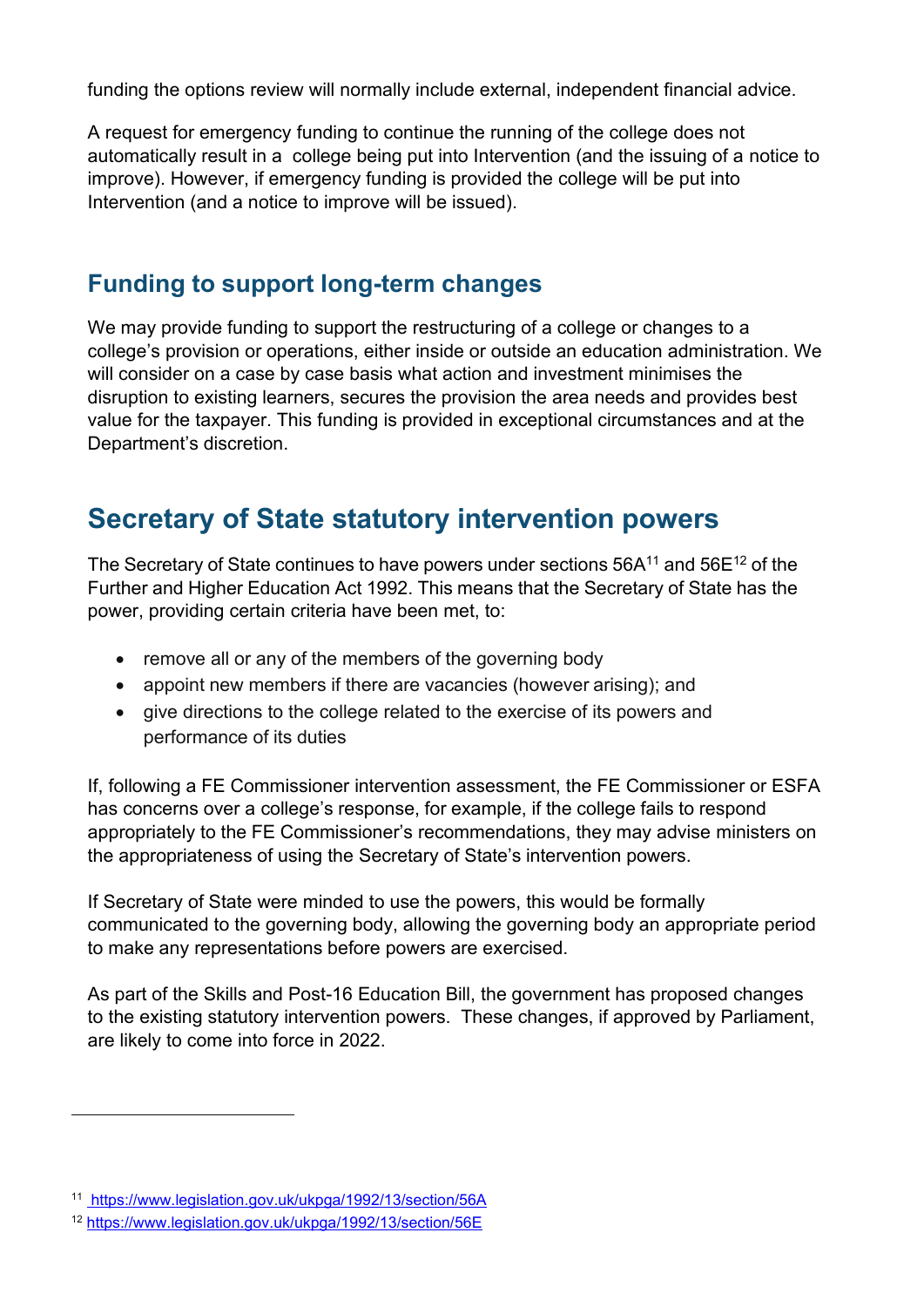## **Insolvency**

#### **The FE insolvency regime**

The FE insolvency regime has been introduced through the Technical and Further Education Act 2017 (TFEA 2017)<sup>13</sup>, the Further Education Bodies (Insolvency) Regulations 2019<sup>14</sup> and the Education Administration Rules 2018<sup>15</sup>. The relevant legislation came into force on 31 January 2019.

Existing insolvency law already applies to companies conducting designated institutions. The new legislation applies aspects of insolvency law to FE and sixth form college corporations, and introduces a new special administration regime (called education administration) for both companies conducting designated institutions and FE and sixth form college corporations (together defined in the TFEA 2017 as 'further education bodies').

DfE has published specific guidance that provides more information on the new insolvency regime for FE bodies, which is aimed particularly at governors $^9$ . Although instances of insolvency may be rare, college corporations and executives should familiarise themselves with this guidance and seek appropriate advice as necessary.

#### **Insolvency procedures**

The FE insolvency regime applies the following existing insolvency procedures to FE and sixth form colleges that are conducted by statutory corporations in England and Wales, as set out in section 6 of the TFEA 2017:

- voluntary arrangements (including a Company Voluntary Arrangement (CVA))
- administration
- creditors' voluntary winding up
- winding up by the court
- fixed charge receivership

The conduct of these existing procedures is governed by the provisions of the Insolvency Act 1986 (IA 1986) as applied by TFEA 2017 and modified by the Further Education Bodies (Insolvency) Regulations 2019 to apply effectively to FE college or sixth form college corporations. Therefore, they operate broadly in the same way as they do for

<sup>13</sup> <https://www.legislation.gov.uk/ukpga/2017/19/contents>

<sup>14</sup> <http://www.legislation.gov.uk/uksi/2019/138/contents/made>

<sup>15</sup> <https://www.legislation.gov.uk/uksi/2018/1135/contents/made>

<sup>9</sup> [Further Education Bodies: Insolvency Guidance \(publishing.service.gov.uk\)](https://assets.publishing.service.gov.uk/government/uploads/system/uploads/attachment_data/file/858896/Further_Education_Bodies_Insolvency_Guidance.pdf)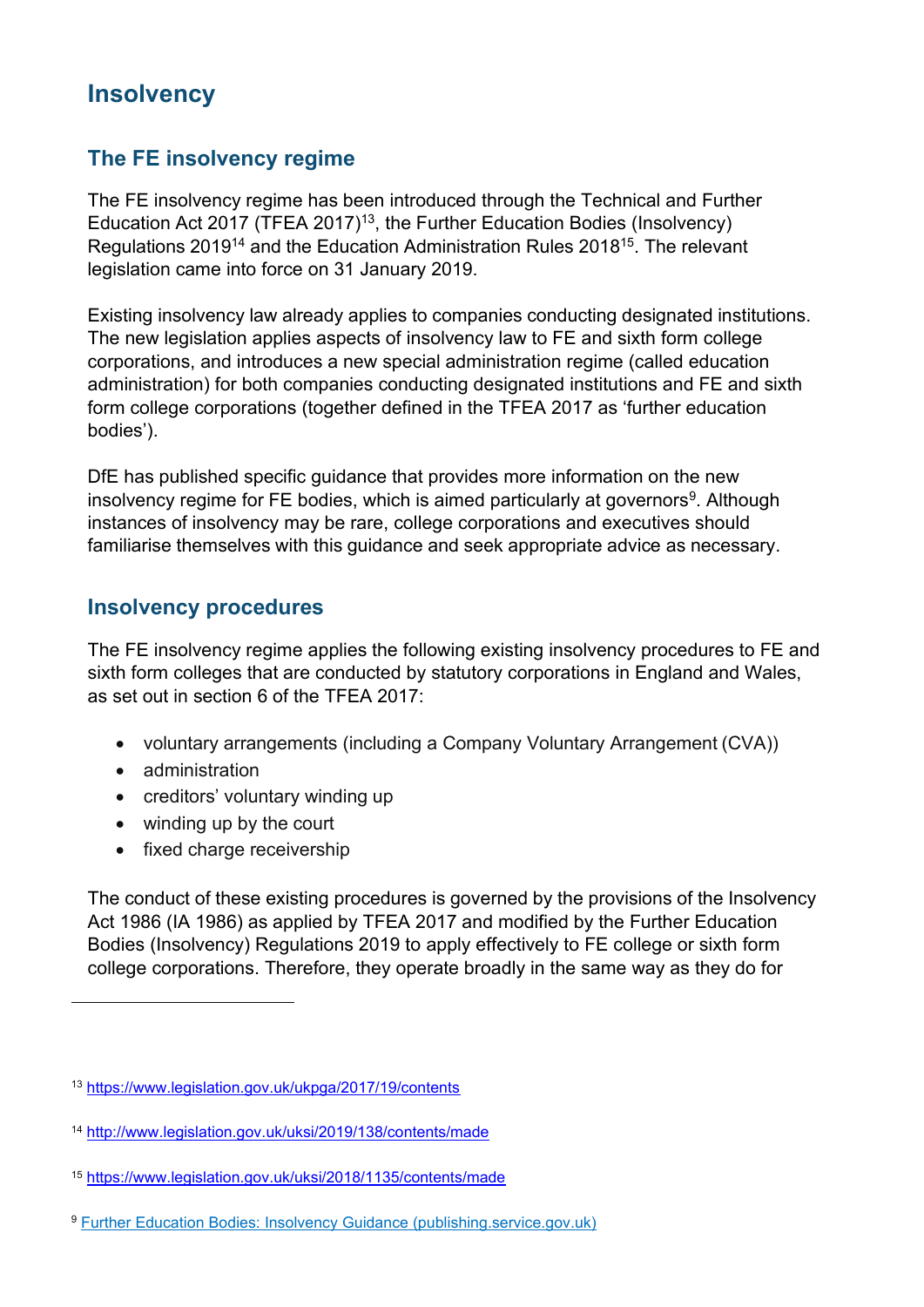companies, although there are differences, recognising that college corporations do not have directors, contributories or shareholders. Provisions in existing insolvency law that require actions or decisions by company members, directors, contributories or shareholders, are either not applied or have been modified to apply appropriately to the equivalent members of an FE or sixth form college corporation.

These insolvency procedures already apply to companies that conduct institutions designated under the Further and Higher Education Act 1992 ('designated institutions') and to private companies that deliver FE.

The FE insolvency regime also introduces a new insolvency procedure called education administration, which is a special administration regime that applies to FE and sixth form college corporations and also to companies that conduct designated institutions. Education administration does not apply to private providers that deliver FE, or academies or other school sixth forms.

Section 39 of the TFEA 2017 also amends the Company Directors Disqualification Act 1986 (CDDA 1986) to apply the Act to FE bodies that are conducted by statutory corporations meaning that in some circumstances governors can be disqualified (both as governors and as company directors) if their conduct in managing the college prior to the insolvency has been unfit. This can apply to any type of governor found responsible for wrongdoing and can also apply to other individuals including those who acted as a governor although not formally appointed as one. This could include members of the executive management team of an FE body. Further information about disqualification is provided in the published insolvency guidance document aimed at governors.

Special administration regimes are based on the existing insolvency procedure of administration, but with modifications to secure continuity of an essential service if a supplier fails. There are already several of these regimes in operation to protect continuity of supply in cases of insolvency in other sectors, including social housing, postal services and energy. Each special administration regime has a special objective that is appropriate to the supplied service that is to be protected.

The special objective of education administration (detailed in section 16 of the TFEA 2017) is to:

- avoid or minimise disruption to the studies of the existing students of the FE body as a whole and
- ensure that it becomes unnecessary for the body to remain in education administration for that purpose

An education administration commences as a result of a court order on an application by the Secretary of State. The court may make an education administration order only if it is satisfied that the FE body is unable to pay its debts or is likely to become unable to pay its debts, for example, is insolvent or likely to become so.

The education administrator (an IP appointed for the purpose of an education administration) may achieve the special objective through means including: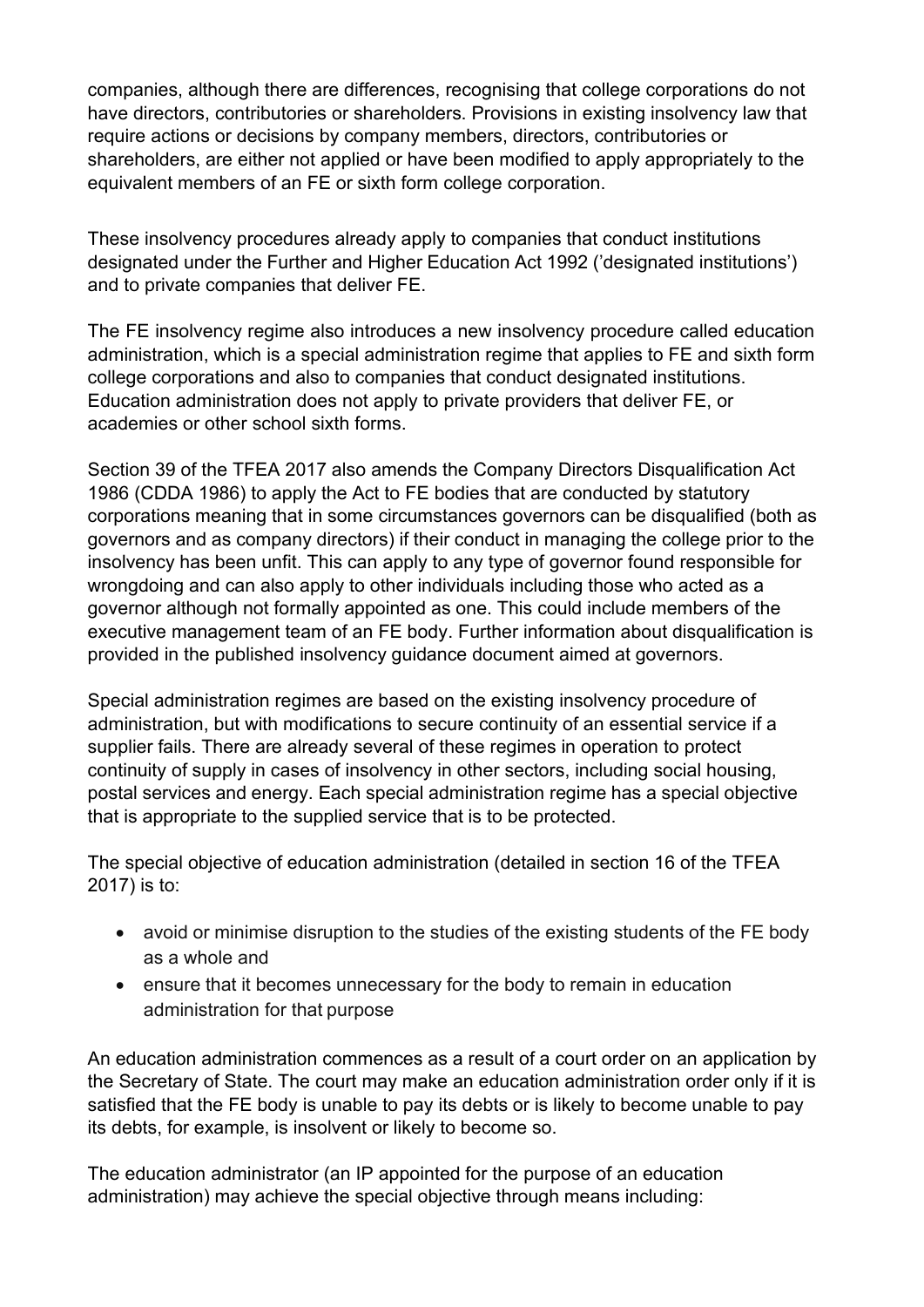- rescuing the FE body as a going concern
- transferring some or all of its undertaking to another body
- keeping it going until existing students have completed their studies
- making arrangements for existing students to complete their studies at another institution

An existing student is defined in the TFEA 2017 as a student who is already in attendance on a course at the college in question, or who has accepted a place on a course at the college, when the education administration order is made.

The TFEA 2017 also sets out that the education administrator must, in pursuing the objective of the education administration, take into account the needs of existing students who have special educational needs.

#### **The role of the education administrator**

The general functions of the education administrator are detailed in section 24 of the TFEA 2017<sup>16</sup>. Primarily their function is to achieve the special objective of an education administration and to protect provision for existing learners as a whole and seek the best outcome for creditors as a whole. Often, the IBR will have generated a delivery plan, which the education administrator will aim to put in to effect if it is appropriate to the education administration in question.

The education administrator is a licensed IP with expertise in dealing with insolvency proceedings in a variety of sectors. They are appointed by and answerable to the court. They may not have direct experience of the FE sector, but will consult sector experts if they need advice. They would not be obliged to consult any one specific person, other than employee representatives if redundancies are expected. However, they are likely to liaise with the FE Commissioner and others who have already been involved in discussions with the board and senior staff at an insolvent college. Decisions concerning timings and subject of consultations will be at the discretion of the education administrator.

#### **Reducing the risk of insolvency**

As mentioned throughout this document, our aim is to lower the risk of a college entering insolvency through early identification of issues and taking appropriate action early to enable a turnaround where possible. As soon as signs of financial difficulty emerge, either as an immediate issue or anticipated risk, the college should liaise with their bank and ESFA as appropriate. This will assist in identifying appropriate support and intervention available from ESFA and FE Commissioner team now that restructuring facility and exceptional financial support are no longer available.

<span id="page-27-0"></span><sup>16</sup> <http://www.legislation.gov.uk/ukpga/2017/19/contents/enacted>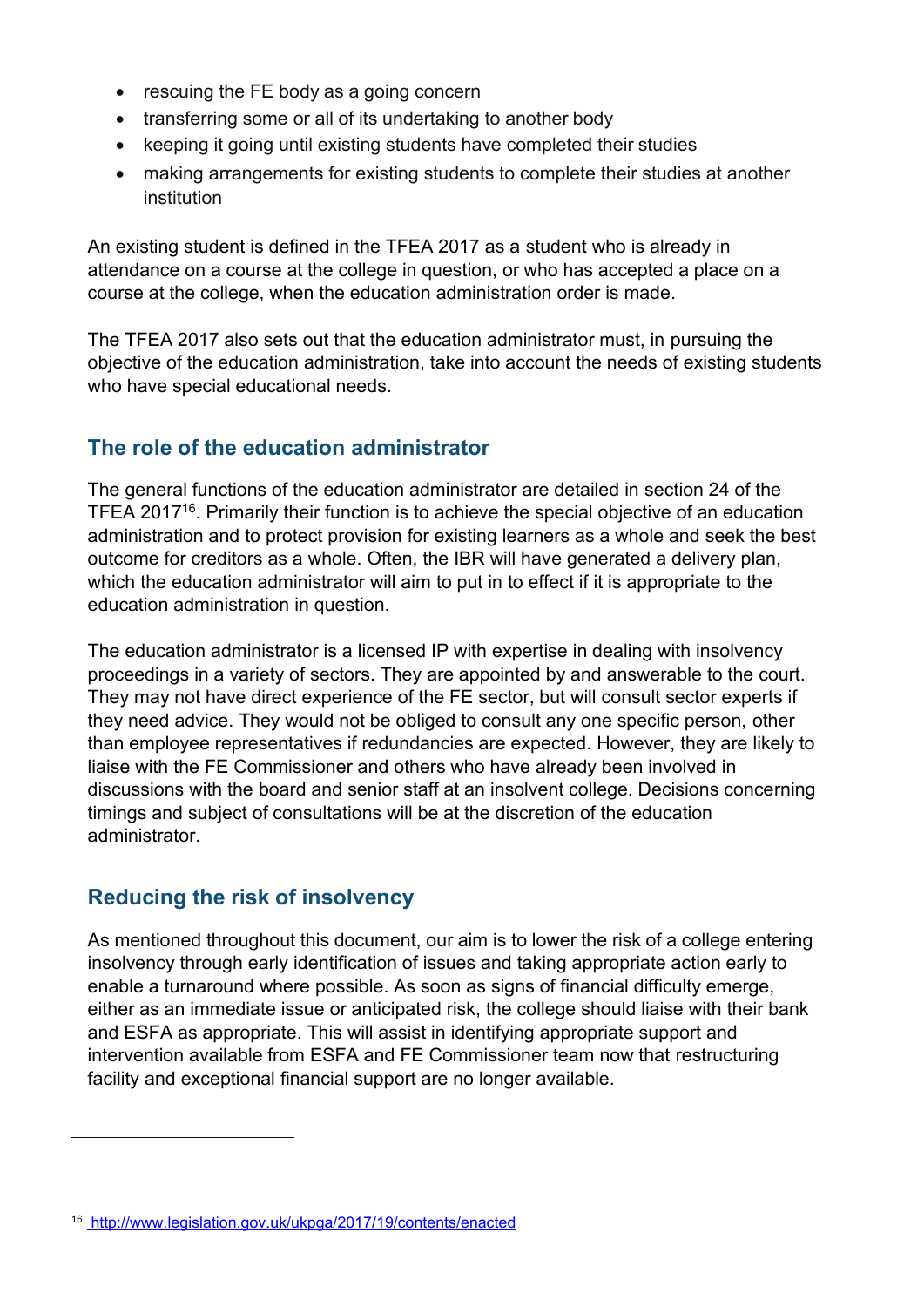Governors have duties as charity trustees to ensure good financial management of college corporations. Those duties are all the more important in the event that a college corporation encounters financial difficulty that could result in insolvency. There is a detailed list of governors' duties in the 'Further education corporations and sixth form college corporations: governance guide['](#page-27-0) 17 .

Colleges should not rely solely on ESFA or other review ratings to give an indicationof solvency, which may either not fully reflect the college's true financial position or maynot be up to date.

<sup>17</sup> <https://www.gov.uk/guidance/fe-governance>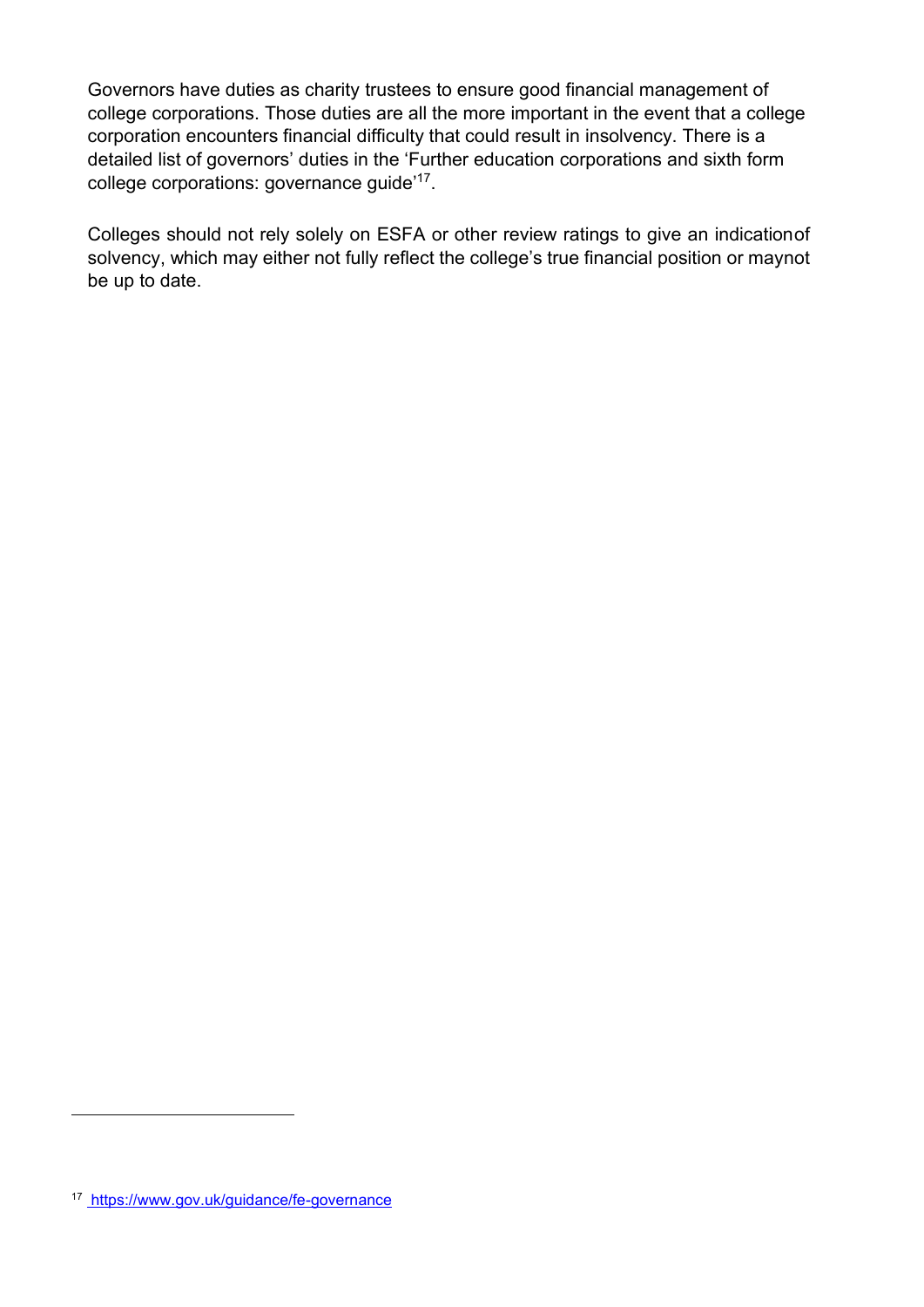# <span id="page-29-0"></span>**Annex A: Intervention triggers and tools**

| Intervention criteria/trigger                                                                                                                                                                                                                                                                               | <b>Notice to Improve (Ntl)</b>                                                                                                                                                                                                                                                                                                                                                                                      |
|-------------------------------------------------------------------------------------------------------------------------------------------------------------------------------------------------------------------------------------------------------------------------------------------------------------|---------------------------------------------------------------------------------------------------------------------------------------------------------------------------------------------------------------------------------------------------------------------------------------------------------------------------------------------------------------------------------------------------------------------|
| 1. 'Inadequate' assessment of<br>financial health assessed by<br>ESFA on financial plans or<br>accounts.                                                                                                                                                                                                    | A post moderated grade of 'Inadequate' will<br>always put a college in intervention and we<br>will always issue a Ntl.                                                                                                                                                                                                                                                                                              |
| 2. Cash related concerns:                                                                                                                                                                                                                                                                                   |                                                                                                                                                                                                                                                                                                                                                                                                                     |
| a) Any requests for new emergency<br>funding at any time                                                                                                                                                                                                                                                    | a) Where there is a request for<br>emergency funding to continue the<br>running of the college we reserve the<br>right/have discretion to place the<br>college into intervention or not (and if<br>we do we will always issue a Ntl)                                                                                                                                                                                |
| b) Serious cash flow pressures<br>identified at any time                                                                                                                                                                                                                                                    | b) Where serious cash flow pressures are<br>identified we reserve the right/have<br>discretion to place the college in<br>intervention or not (and if we do we will<br>always issue a Ntl)                                                                                                                                                                                                                          |
| c) Debt recovery including slippage<br>on re-profiling, government loan<br>repayments and potentially a<br>breach of bank covenant where<br>the bank takes action                                                                                                                                           | c) Where debt recovery is an issue we<br>reserve the right/ have the discretion to<br>place the college in intervention or not<br>(and if we do we will always issue a<br>Ntl)                                                                                                                                                                                                                                      |
| 3. One or more qualified audit<br>opinion on a funding audit,<br>qualified accounts, a modified<br>regularity report.                                                                                                                                                                                       | A qualified audit for a substantive matter<br>will normally put a college in intervention.<br>Where a college is placed in Intervention<br>we will always issue a Ntl.                                                                                                                                                                                                                                              |
| 4. Upheld investigations related to<br>college financial management and<br>governance and/or funding audits<br>and/or significant fraud or fraud<br>practice.<br>This will include, but is not limited<br>to, related party transactions and<br>evidence of action taken by an<br>accounting officer and/or | Funding agreements will stipulate that the<br>final recommendations of completed<br>investigations (whether published or not)<br>will become additional conditions of funding<br>and failure to comply will lead to a breach.<br>Funding agreements will stipulate that if we<br>reasonably believe in the course of the<br>investigation (at any point) that we have<br>sufficient evidence of non-compliance that |

#### **Table 1: Intervention (financial)**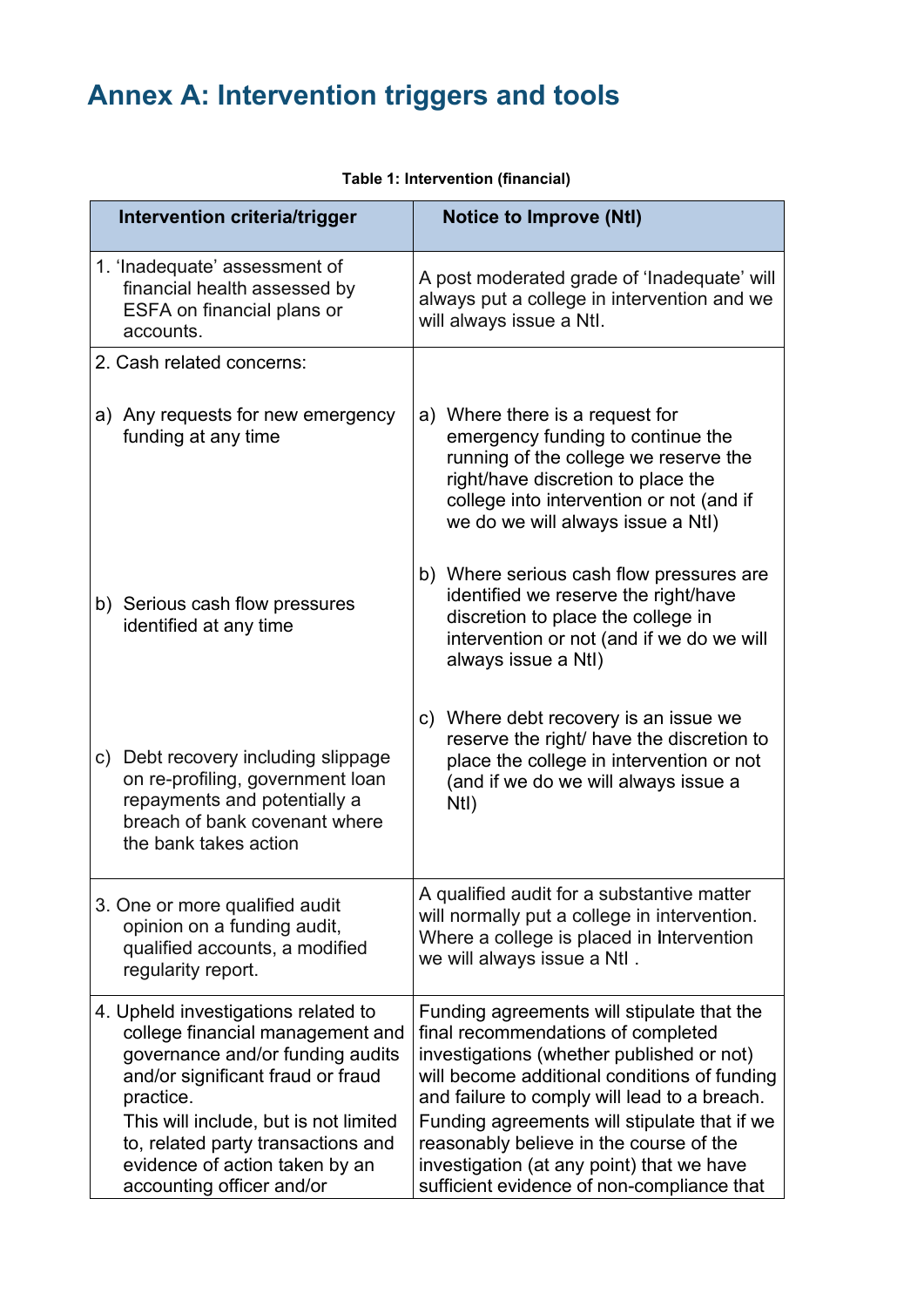| Intervention criteria/trigger                                                                                                                             | <b>Notice to Improve (Ntl)</b>                                                                                                                                                                                                                                         |
|-----------------------------------------------------------------------------------------------------------------------------------------------------------|------------------------------------------------------------------------------------------------------------------------------------------------------------------------------------------------------------------------------------------------------------------------|
| governors outside of the college,<br>departmental controls/policies                                                                                       | we will take immediate action including<br>terminating contract/withholding funds.                                                                                                                                                                                     |
|                                                                                                                                                           | Where investigations are complete and<br>upheld we reserve the right to place a<br>college in intervention. If a college<br>investigation report is published (currently<br>16 to 18) and the college is placed in<br>Intervention then we will always issue a<br>Ntl. |
| 5. Evidence of financial<br>practice/action taken by an<br>accounting officer and/or<br>governors that is not in the best<br>interests of:                | Where we rely on this trigger we will always<br>place a college in intervention and issue a<br>Ntl.                                                                                                                                                                    |
| value for money, the<br>protection of public funds<br>the effective delivery of<br>service for learners<br>does not meet the public<br>benefit test       | A public benefit test is where the<br>organisation has ceased existing for its<br>charitable objectives or a purpose which is<br>beneficial to the community, for example,<br>the relief of poverty or to promote<br>education.                                        |
| 6. Subcontracting where in<br>ESFA's assessment there has<br>been a significant/material non-<br>compliance with subcontracting<br>rules.                 | We reserve the right/have the discretion to<br>place the lead provider in intervention and<br>if we do, we will always issue a Ntl.                                                                                                                                    |
| 7. Failure to submit financial<br>accounts within 30 days of the<br>published deadline or 30 days of<br>any agreed deadline beyond the<br>published date. | We have the discretion to set a new<br>deadline for the submission of accounts<br>beyond the published date. Where an<br>agreed extension is not met we will always<br>place the college in intervention and issue a<br>Ntl.                                           |
| 8. Escalation by the FE<br>Commissioner from a<br>diagnostic assessment.                                                                                  | If the assessment is reasonable, related to<br>financial/quality issues and agreed by DfE's<br>Case Management Group we will always<br>place the college in intervention and issue a<br>Ntl.                                                                           |
| 9. Escalation by ESFA if a college<br>fails to demonstrate sufficient<br>progress in resolving issues.                                                    | Where a college fails to demonstrate<br>sufficient progress in resolving the issue<br>and demonstrating progress, we may<br>escalate the college to intervention and we<br>may issue a Ntl. Where a Ntl is issued it<br>will always be published.                      |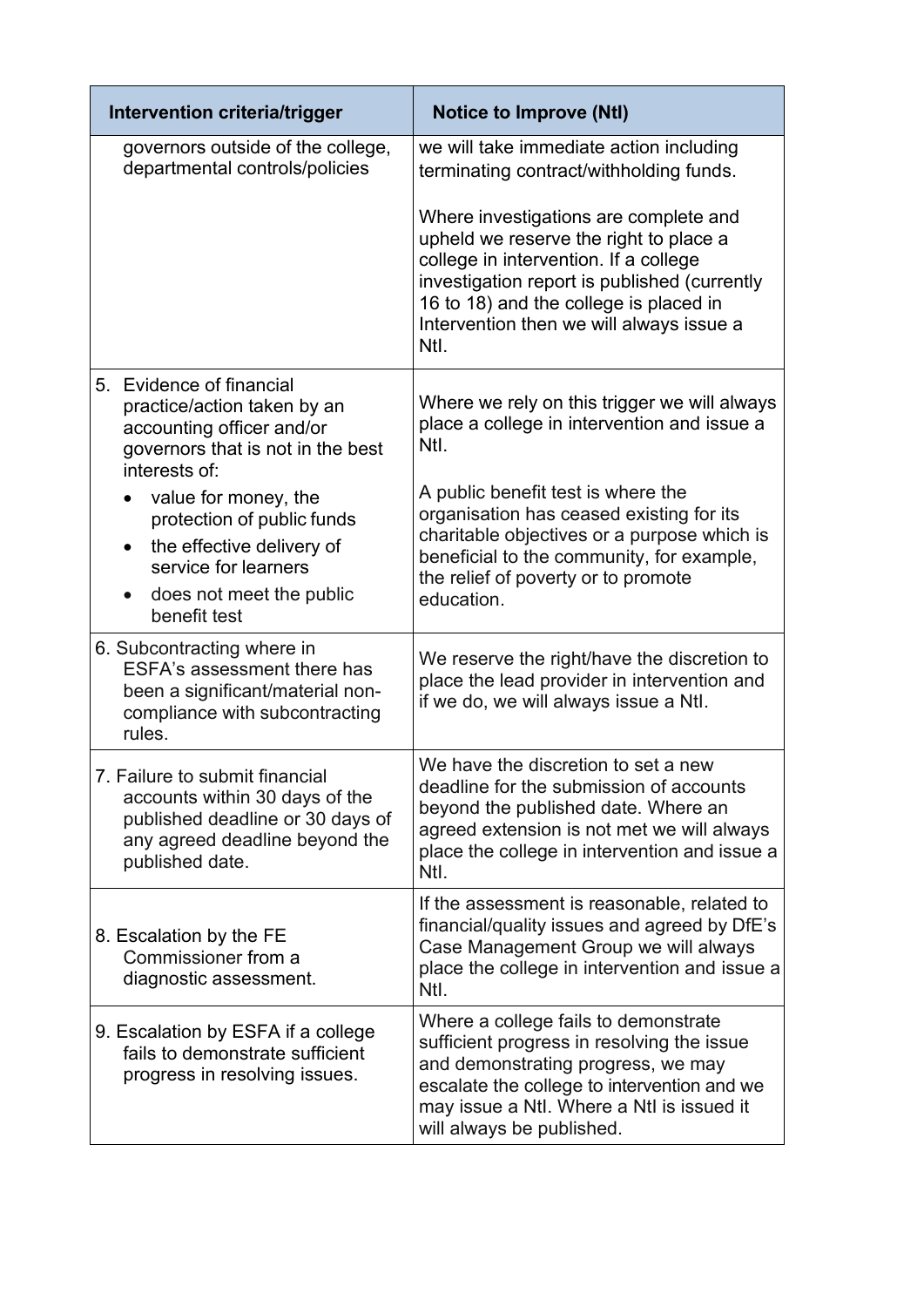In exceptional cases, under a recent merger we may allow a period of time for a mergerto stabilise before issuing and/or publishing a Notice. This is set out in the Financial Planning Handbook<sup>18</sup>.

#### **Other actions we may take in response to a college falling within any financial intervention criterion**

- the FE Commissioner will undertake an assessment of the capacity and capability of the college's leadership and management when it is placed in intervention and issued a NtI
- commission an IBR/costed options appraisal
- FE Commissioner will undertake a local provision review
- commission a FE Commissioner-led SPA
- consider cash flow support
- consider any case for Emergency funding
- undertake a financial impact assessment of Register of Apprenticeship TrainingProviders removal on the basis of an Ofsted assessment of 'Inadequate' apprenticeship provision
- consider a referral to the Charity Commission
- put the college into Supervised College Status, including appointing an ESFAobserver to the governing body
- consider grounds for investigation
- request specific/regular financial information, for example, cash flow templates,financial recovery plans

<sup>18</sup> [College financial planning handbook and financial plan -](https://www.gov.uk/government/publications/financial-planning-handbook) GOV.UK (www.gov.uk)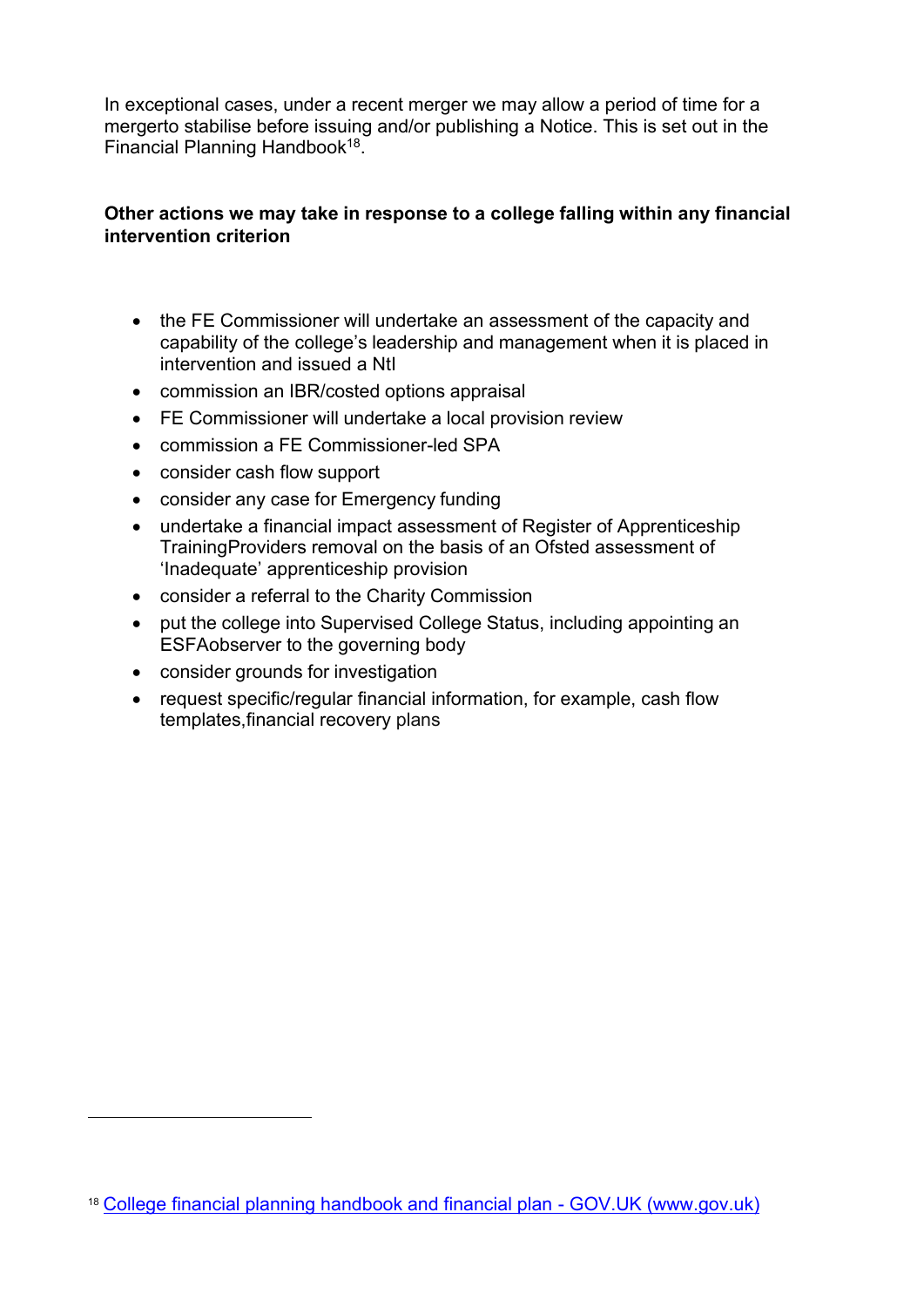|  |  | Table 2: Intervention (quality) |  |
|--|--|---------------------------------|--|
|--|--|---------------------------------|--|

| <b>Intervention</b><br>criteria/trigger | <b>Tools/actions we will take</b>                                                                                                                                                                                                                           | Other actions we may take                                                                                                                                                                                                                        |
|-----------------------------------------|-------------------------------------------------------------------------------------------------------------------------------------------------------------------------------------------------------------------------------------------------------------|--------------------------------------------------------------------------------------------------------------------------------------------------------------------------------------------------------------------------------------------------|
| Ofsted overall<br>'Inadequate'          | The FE Commissioner will<br>always be deployed to make<br>an assessment of the<br>capacity and capability of the<br>leadership and management<br>to bring about improvement. If<br>recommendations are<br>accepted the summary report<br>will be published. | We will write to the college to<br>let them know that<br>compliance with Ofsted and<br><b>FE Commissioner</b><br>recommendations are<br>conditions of continued<br>funding and failure to comply<br>may lead to a breach of<br>those conditions. |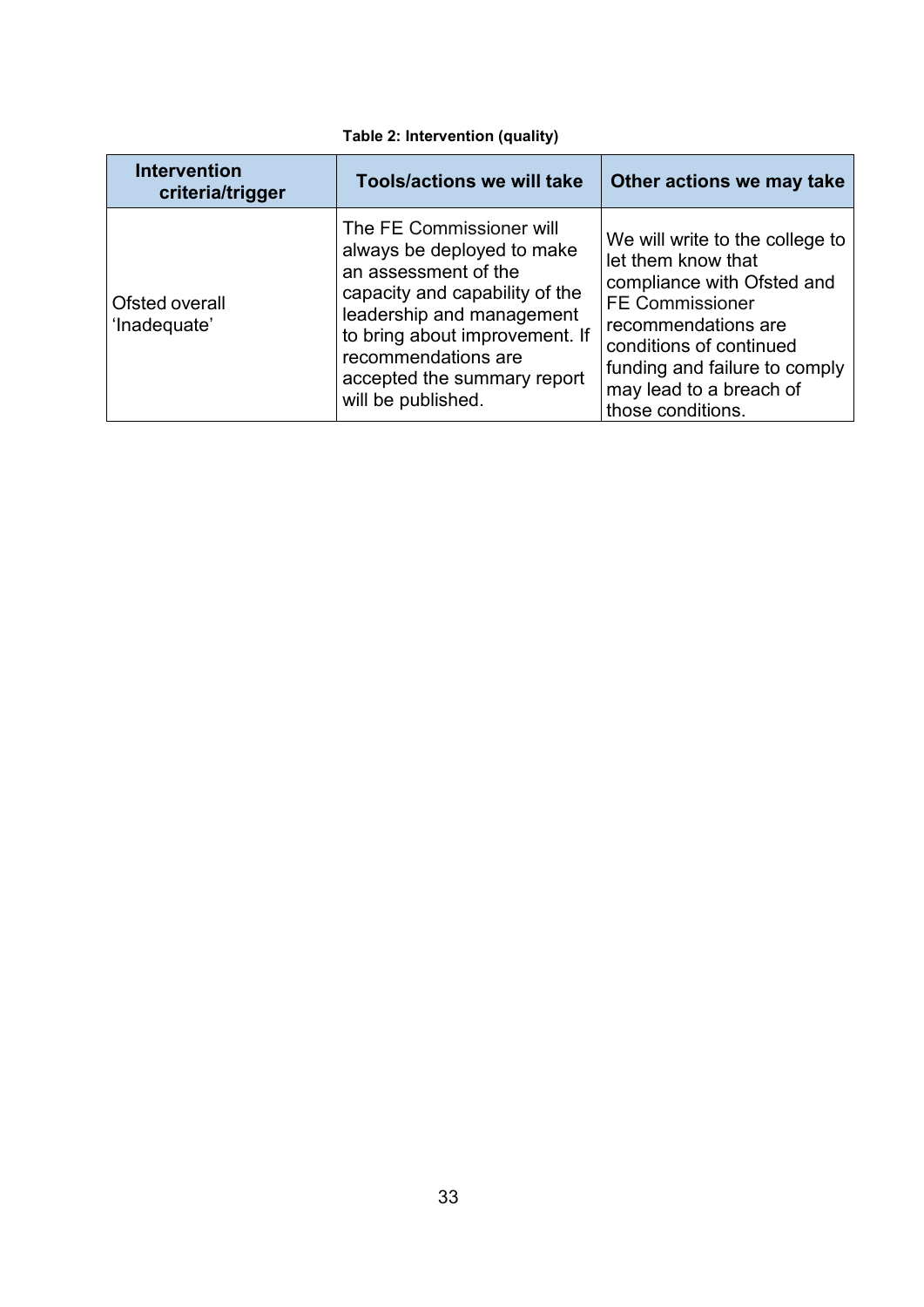# <span id="page-33-0"></span>**Annex B - The role of Education and Skills Funding Agency**

ESFA (acting on behalf of the Secretary of State for Education) allocates, and is accountable for, significant annual funding to providers of education and skills training for young people and adults. ESFA plays a part in the regulatory system through the exercise of its grant and contractual conditions.

ESFA will intervene when it has evidence of risk of failure or underperformance or non- compliance with funding requirements. It will intervene in proportion to the seriousness ofthe issues and the college's context and circumstances. This may include acting on the recommendations of the FE Commissioner.

## <span id="page-33-1"></span>**ESFA FE directorate territorial teams**

All providers have a lead contact in one of ESFA FE territorial teams. That team will take an active case management role, including leading annual conversations and agreeing active support requirements as well as acting if a college meets a trigger for intervention.

ESFA case manager will:

- act as the primary contact point and relationship manager for the college
- lead the annual strategic conversation with the college
- act as the co-ordinating point for all engagement with the college by ESFA and DfE (including funding teams, PMO teams and the FE Commissioner)
- work closely with the college to offer active support, where required
- assess the evidence and level of risk to determine how we will support andchallenge the college to improve
- where intervention has been triggered, monitor progress and keep DfE, ESFA and FE Commissioner approach to the case under regular review
- escalate or de-escalate the level of intervention as and when appropriate, based on assessment of risk and compliance with additional conditions of funding or theterms of a NtI

ESFA case manager will engage with other stakeholders where appropriate,including local authorities, LEPs and any banks providing services to the college.

Where appropriate, ESFA will work closely with other funding bodies for FE colleges,including the MCAs and the GLA where they have devolved or delegated responsibility for the Adult Education Budget, and the Office for Students.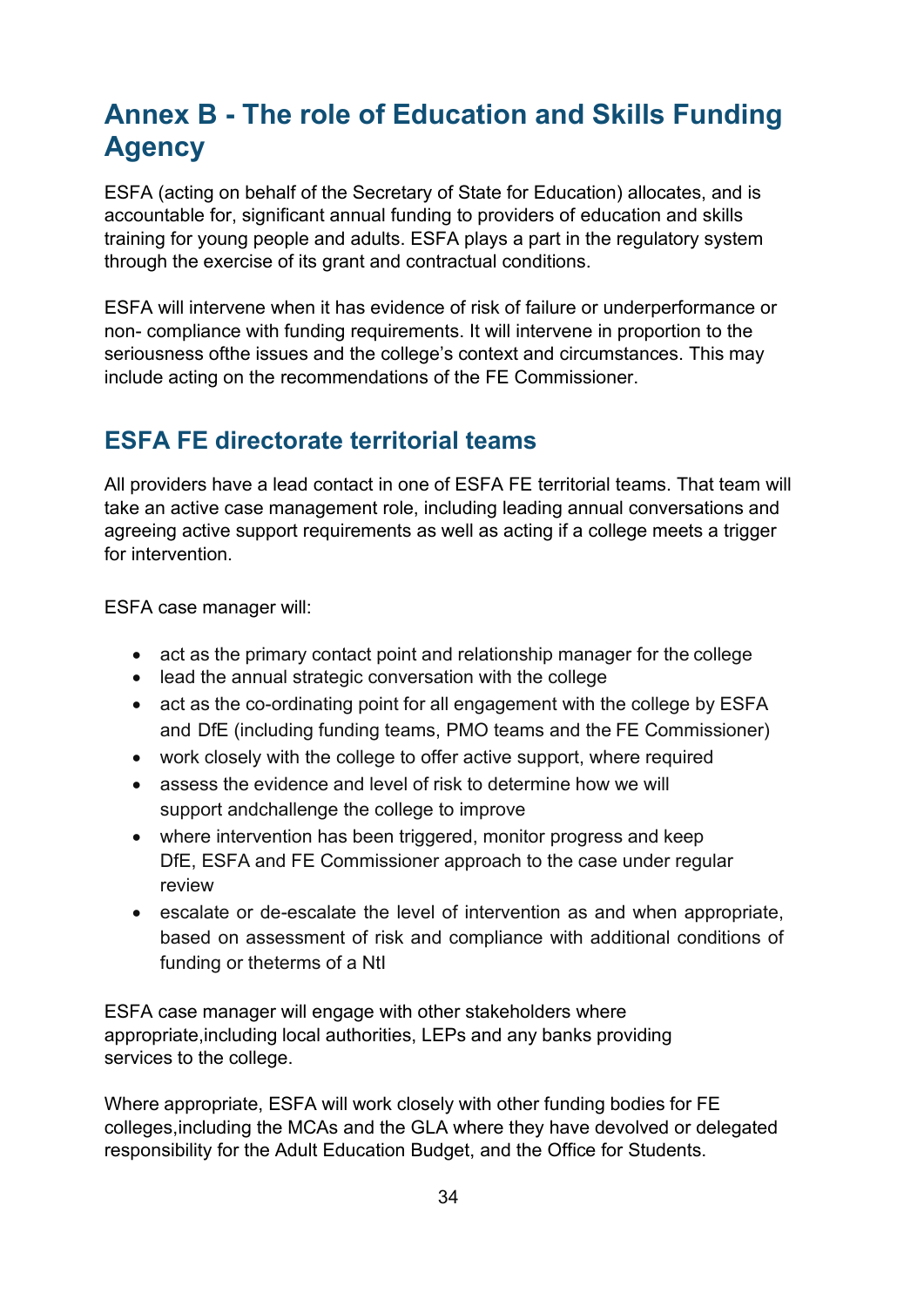ESFA case managers will seek to achieve outcomes that:

- are in the interests of learners
- protect public money
- achieve resolution of financial or quality concerns at pace

## <span id="page-34-0"></span>**ESFA provider market oversight directorate**

The purpose of the PMO directorate is to provide expert financial and funding support toensure ESFA funding is spent effectively and for the purposes intended by

Parliament. This is achieved by:

- providing assurance on the use of funds
- by supporting financial intervention in providers and providing financial analysis totarget resources towards risk to minimise the financial and disruptive cost of provider failure
- by feeding key lessons back into the agency's frameworks and processes to minimise future failures, support improvement and prevention and to strengthenthe delivery of the college oversight objectives

In respect of college financial distress, PMO may become involved in particular high risk cases to provide specialist financial advice, initially through support to ESFA casemanager internally. Where we commission and meet the costs of an IBR, PMO will take the lead for DfE in commissioning an IBR and will provide a financial sustainability and value for money assessment in any cases where there is a call on public funds. PMO has an ongoing role in monitoring of colleges that have previously received Restructuring Facility Exceptional Financial Support and funding from the insolvency budget (including emergency funding).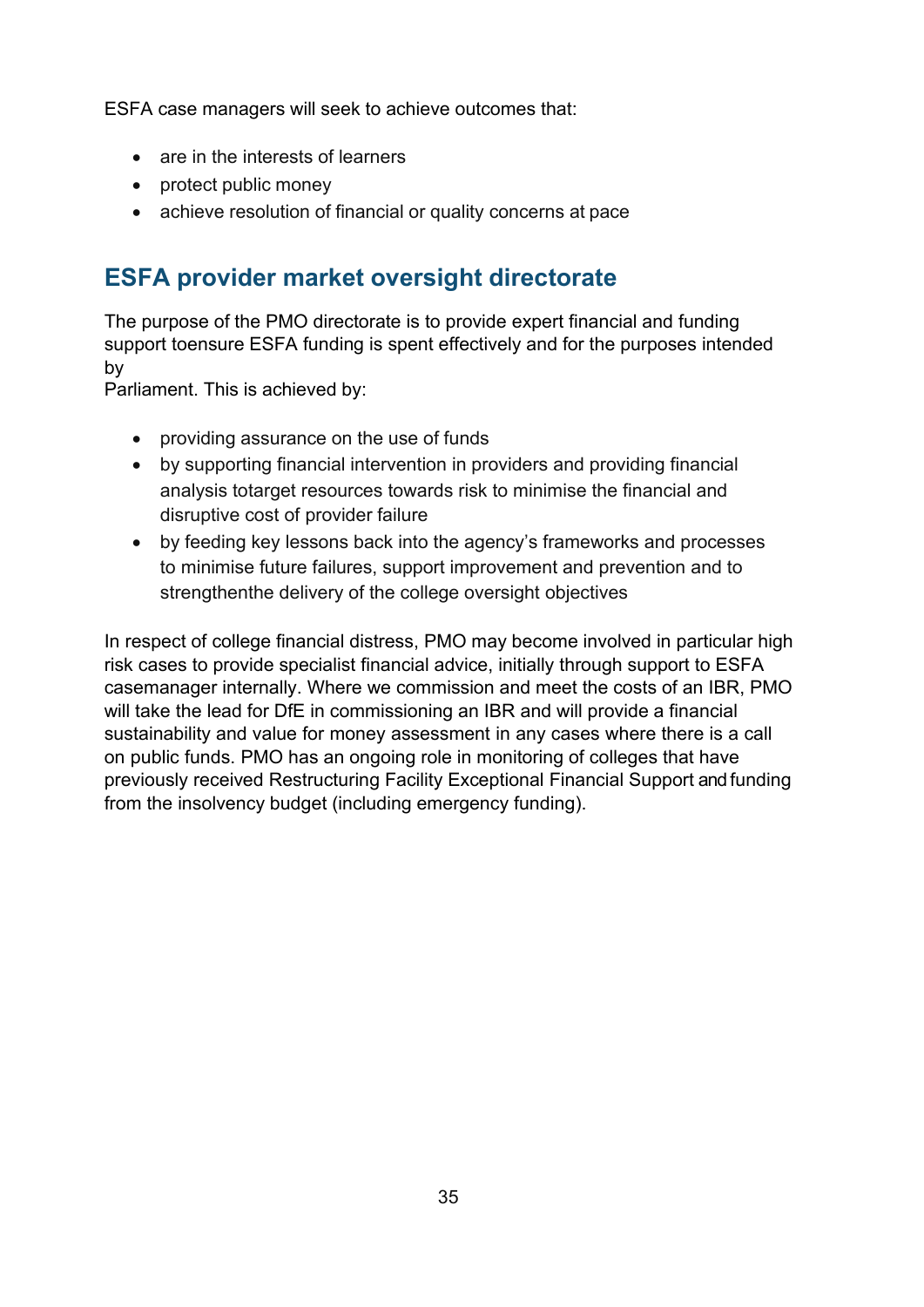# <span id="page-35-0"></span>**Annex C - The role of the FE Commissioner**

The FE Commissioner role was created in 2013 as an independent adviser to ministers. The FE Commissioner is a public appointment by the Secretary of State for Education and reports to the skills minister.

The FE Commissioner, working closely with colleagues in ESFA, supports improvement in our national network of further education and sixth form colleges, as well as working with local authorities, specialist designated institutions and other organisations, to deliver high quality outcomes for learners, and to meet local economic need. The FE Commissioner leads a team of around 18 deputy FE commissioners and FE advisers, made up mainly of former FE college principals or deputy principals and directors of finance.

Whilst the role of the FE Commissioner includes making recommendations for actions that colleges should take to improve, the responsibility for effectively carrying out those actions, and for holding leadership teams to account, remains with the college.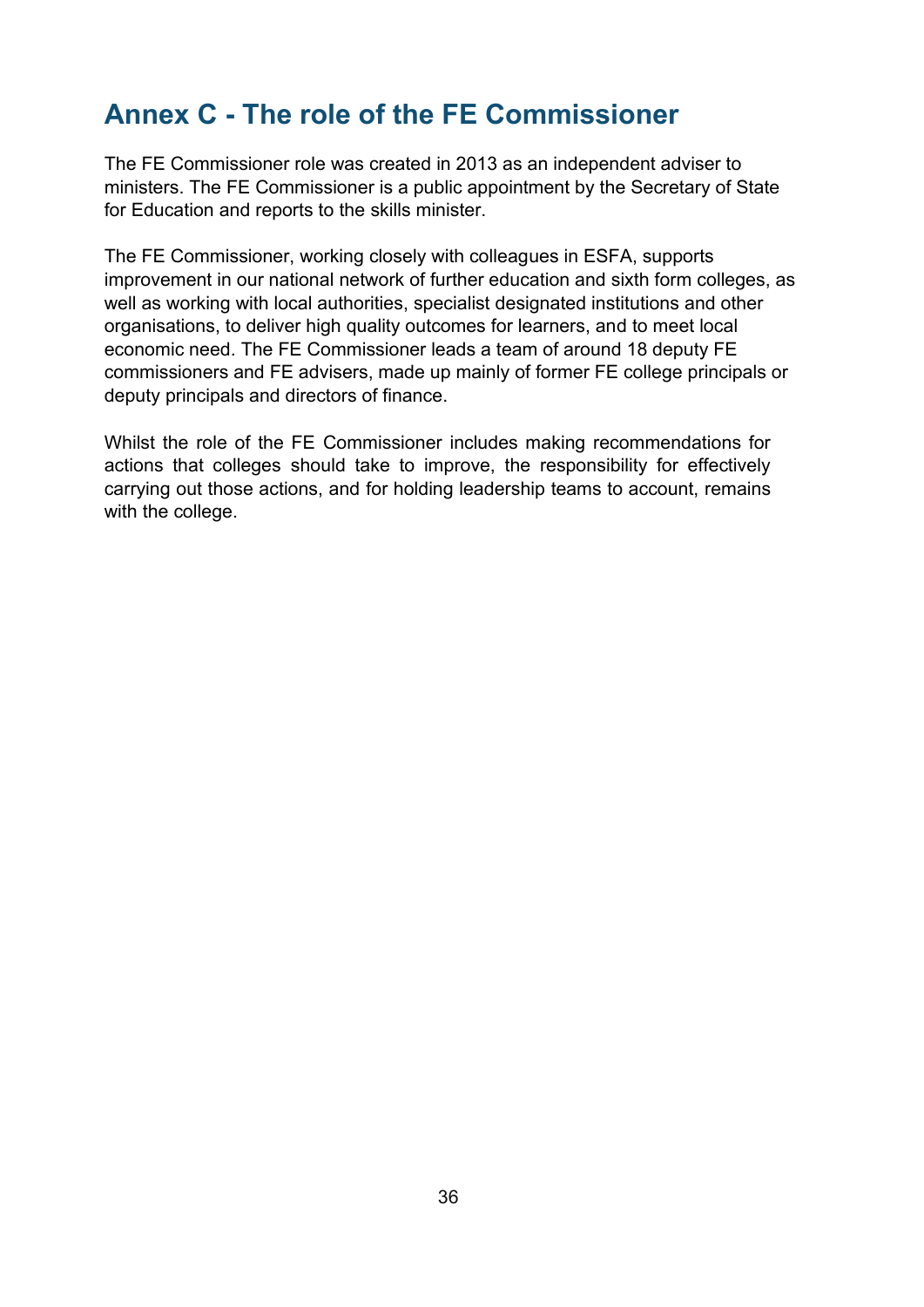# <span id="page-36-0"></span>**Annex D - Role of Ofsted**

Ofsted is a non-ministerial government department responsible for inspecting and regulating services that:

- provide education and skills training
- care for children and young people

Ofsted inspects and reports on the quality of education and training in FE and sixth formcolleges, including how well safeguarding and Prevent obligations are met. The education inspection framework (EIF implemented September 2019) sets out the principal areas of assessment:

- quality of education
- personal development
- behaviour and attitudes
- leadership and management

Ofsted uses a 4 point grading scale ranging from 'Outstanding' to 'Inadequate'. Inspections, which include interviews with governors, are carried out at varying intervals depending on a college's past performance (newly merged colleges are inspected withinthree years of the merger). Ofsted inspection reports are published.